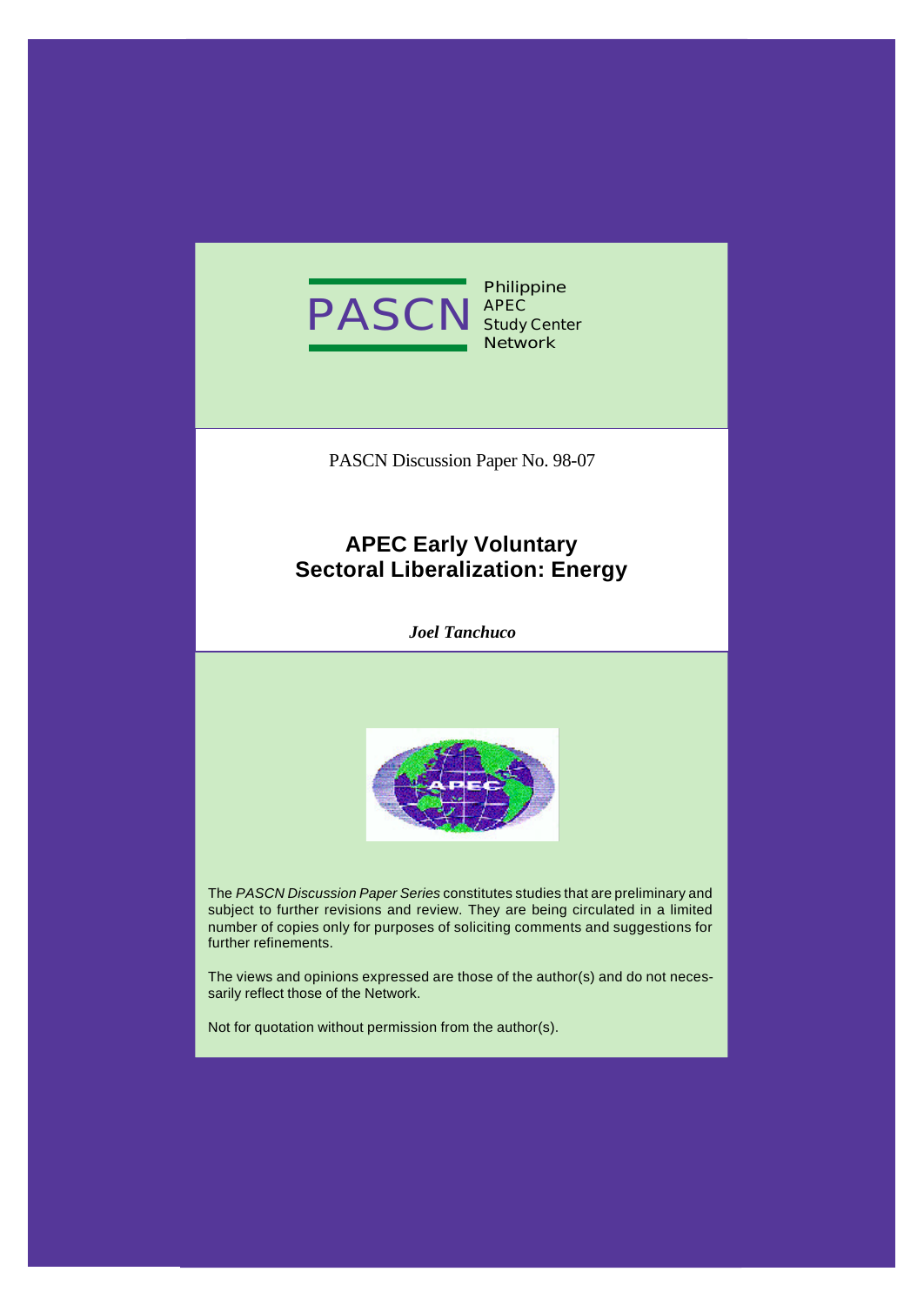

PHILIPPINE **NETWORK** 

PASCN Discussion Paper No. 98-07

# **APEC Early Voluntary Sectoral Liberalization: Energy**

Joel Tanchuco

November 1998

The PASCN Discussion Paper Series constitutes studies that are preliminary and subject to further revisions and review. They are being circulated in a limited number of copies only for purposes of soliciting comments and suggestions for further refinements.

The views and opinions expressed are those of the author(s) and do not necessarily reflect those of the Network.

Not for quotation without permission from the author(s) and the Network.

For comments, suggestions or further inquiries please contact:

The PASCN Secretariat Philippine Institute for Development Studies NEDA sa Makati Building, 106 Amorsolo Street Legaspi Village, Makati City, Philippines Tel Nos: 893-9588 and 892-5817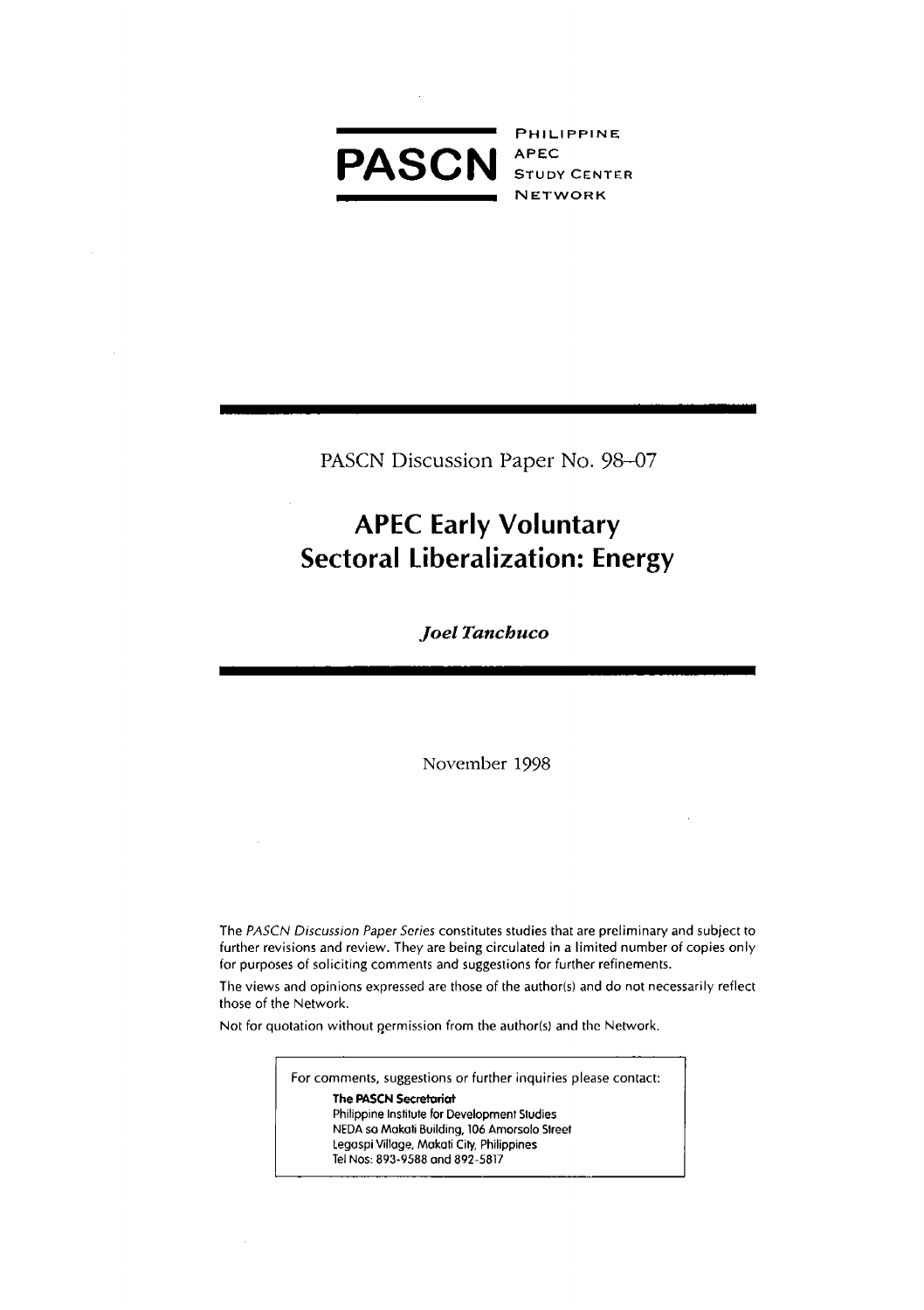# **APEC Early Voluntary Sectoral Liberalization: Energy Sector\***

#### **Mr. Joel Tanchuco**

#### **Abstract**

Effects of tariff reduction on energy products are expected to be minimal, except on natural gas. Liberalizing non-tariff measures should concentrate on natural gas. Liberalizing removing*/*minimizing tax differentials across petroleum products.

On the provision of services within the energy sector, liberalization would involve instituting greater transparency when awarding contracts and relaxing entry requirements into the industry. Most of the ecotech measures proposed involve demand management, efficiency, transmissio**n**, exploration and survey technologies and the setting up of the proposed electricity contract markets.

**<sup>\*</sup>** The views expressed herein do not necessarily represent the official views of the Philippine government in general, and*/*or the WTO*IA*FT*A* Advisory Commission in particular. This industry paper was prepared to provide some basic or backg**r**ound information; hence, in no way it is exhaustive. The intent is to offer the initial set of information for discussion and in the process, elicit the ideas that could be helpful in formulating the appropriate strategies in the development of this industry sector.

This indu**s**try paper is one of the 15 papers generated under the "APEC Early Voluntary Sectoral Liberalization" project which was jointly funded by the WTO*/*A**P**TA Commissio**n** and the Philippine APEC Study Center Network (PASCN) in furtherance of the general objective of undertaking consensus building activities and other necessary measures to promote the Philippines as a competitive player in the global economy.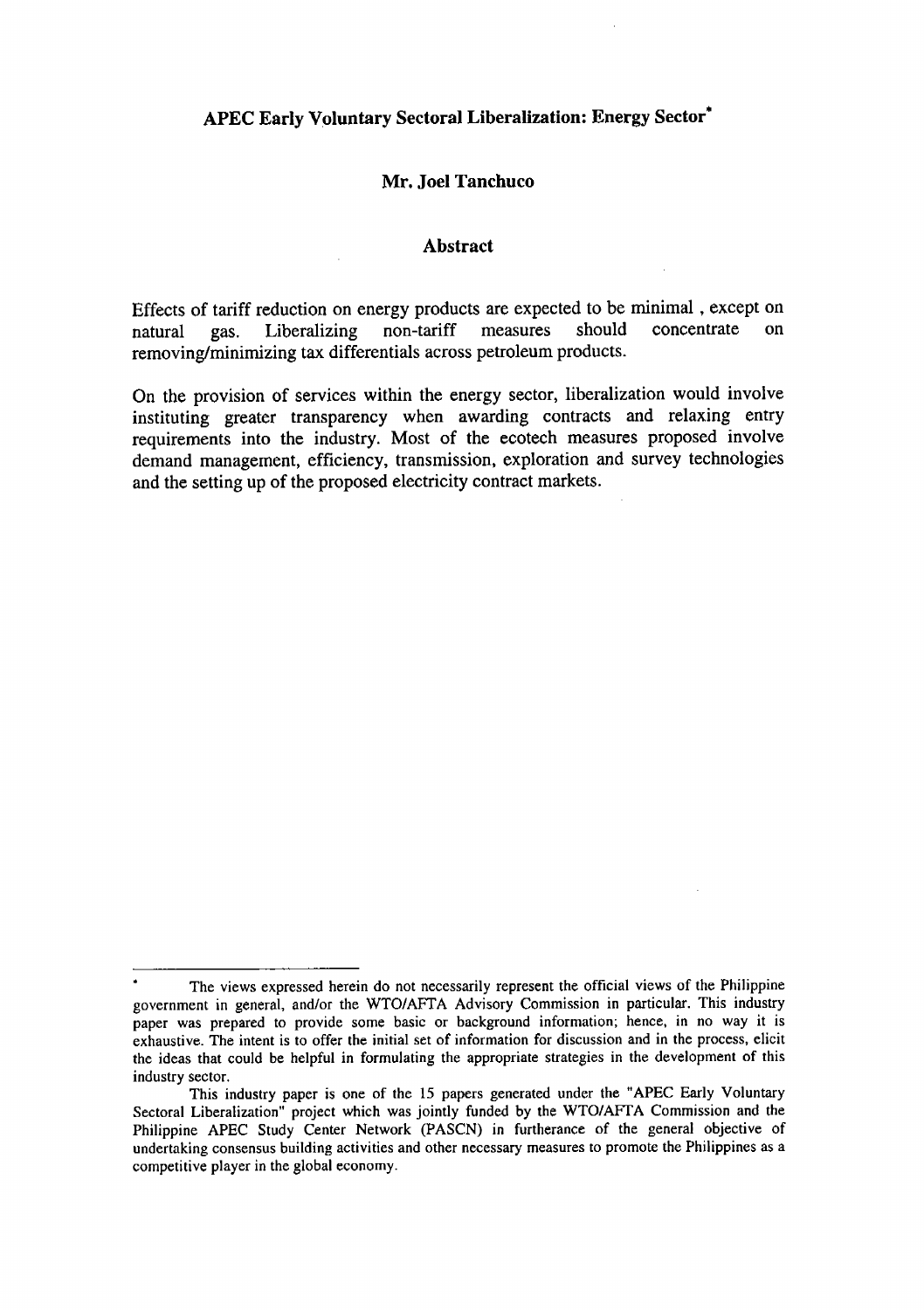## **By Joel Tanehuco\***

#### **The Philippine Oi**l **Industry Situation**

The Philippines has three refineries: the Petron Bataan Refinery (PBR), Caltex and Shell. Of these, the Petron Refinery is considered the largest with a current capacity of 165 thousand barrels per stream day (MBSD). *T*his is followed by Shell with 155 MBSD and *C*altex with 72 MBSD, slightly lower than its capacity of 73.7 MBSD from 1970 to 1977.

In 1996, the overall production of the three re**fi**neries increased by 8.8% from (see Table 2). Fuel oil, diesel oil, and premium gas comprised about 70% of total refinery production for 1996. Fuel oil was primarily intended for the power sector and partly for industrial use. Significant users of diesel were the public transport sector, industry, and some power plants. **P**remium gas was mai**n**ly for pri**v**ate transportation use.

In 1996, aviation turbo exhibited the highest increase in production, with 22.5%, followed by premium gas and diesel with about 10% each. The total refinery production of the different petroleum products for 1996 amounted to 351 MBSD, or approximately 89% of the total domestic refineries' capacity. This figure shows good utilization of existing capacities.

Consumption of petroleum products (see Table 3) consisted mainly of fuel oil, premium gas, and diesel oil, which have a combined share of 75% of the total petroleum consumption in 1996. Total consumption of petroleum products in 1996 increased by 5.8%, which was comparatively lower than the 8.8 % increase in refinery production in the same year. *A*mong the different petroleum products listed, aviation turbo and unleaded premium gas showed the fastest increase in 1996, with growth rates of  $14.3\%$ and 44.9%, respectively.

A comparison of the figures in Tables 2 and 3 indicates an imbalance between production and consumption in the domestic petroleum industry. The imbalance was generally in favor of consu*m*ption, but its relatively small size suggested that total refining capacity was adequate. Consumption of petroleum products such as aviation gas, premium gasoline, unleaded premium, regul**a**r gas, diesel, and LPG exceeded domestic production. Conversely, petroleum products such as naphtha, aviation turbo, kerosene, fuel oil, asphalts, and solvents exhibited excess domestic production relative to consumption.

**<sup>&</sup>quot;**Ch**a**ir, Assista*n*t Pr**o**fesso*r*, E*con***o**mics Dep**a**rt*m*e*nt*, *D*e La Salle University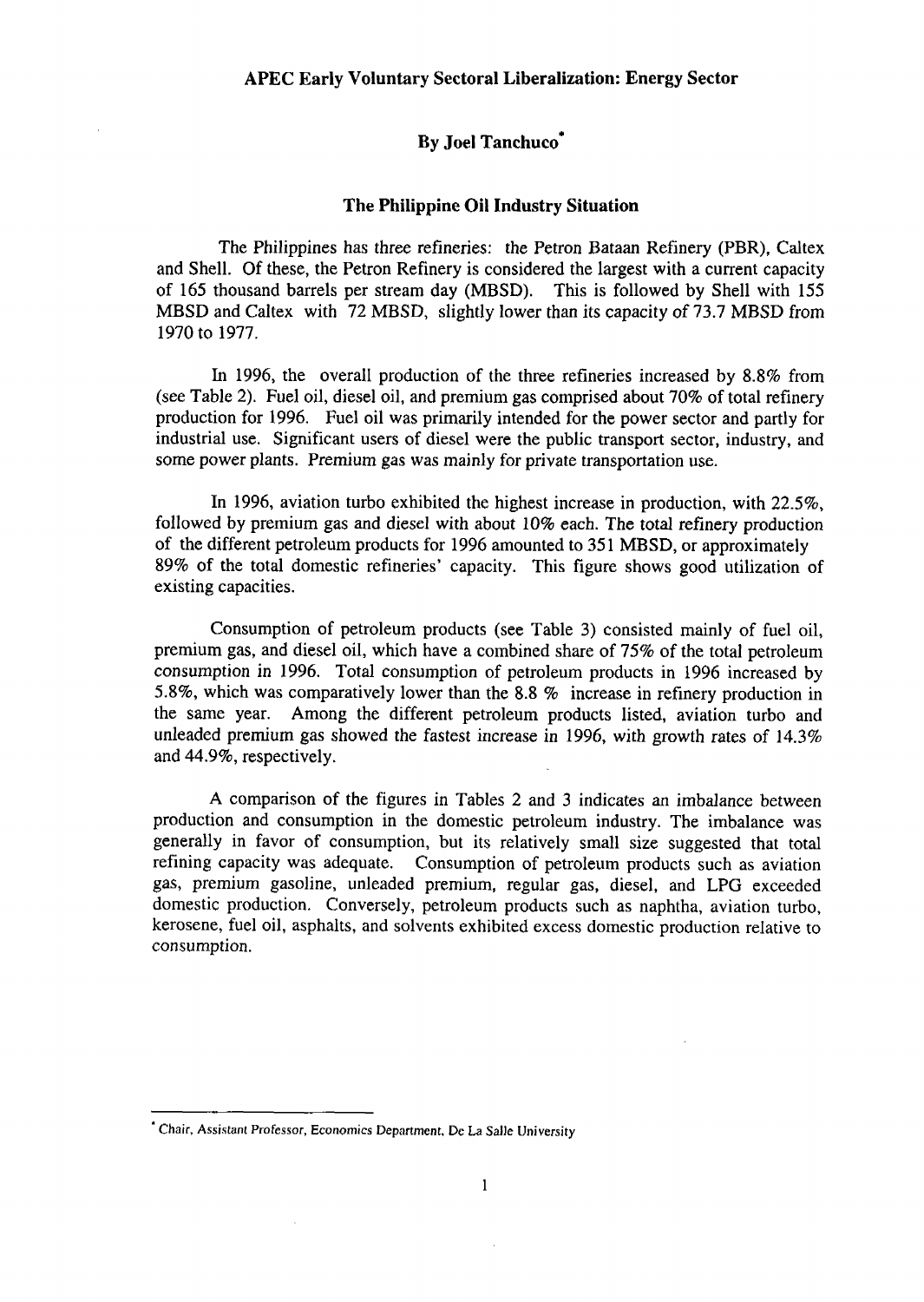|             |            |               |              |               | <b>Total</b> |
|-------------|------------|---------------|--------------|---------------|--------------|
| <b>YEAR</b> | <b>PBR</b> | <b>CALTEX</b> | <b>SHELL</b> | <b>FILOIL</b> | Industry     |
| 1954-1955   |            | 14.7          |              |               | 14.7         |
| 1956-1960   |            | 35.8          |              |               | 35.8         |
| 1961        | 24.8       | 35.8          |              |               | 60.6         |
| 1962        | 24.8       | 35.8          | 16.3         | 11.1          | 88.0         |
| 1963-1965   | 34.0       | 35.8          | 26.3         | 11.1          | 107.2        |
| 1966        | 42.0       | 35.8          | 26.3         | 11.1          | 115.2        |
| 1967        | 42.0       | 55.8          | 63.2         | 18.9          | 179.9        |
| 1968        | 45.0       | 69.5          | 63.2         | 18.9          | 196.6        |
| 1969        | 45.0       | 69.5          | 63.2         | 27.8          | 205.5        |
| 1970        | 45.0       | 73.7          | 63.2         | 27.8          | 209.7        |
| 1971        | 45.0       | 73.7          | 68.4         | 30.0          | 217.1        |
| 1972-1975   | 117.0      | 73.7          | 68.4         | 30.0          | 289.1        |
| 1976-1977   | 117.0      | 73.7          | 68.4         |               | 259.1        |
| 1978-1979   | 130.0      | 71.6          | 68.4         |               | 270.0        |
| 1980        | 155.0      | 68.5          | 68.0         |               | 291.5        |
| 1981        | 155.0      | 68.5          | 68.0         |               | 291.5        |
| 1982        | 155.0      | 70.0          | 68.0         |               | 293.0        |
| 1983        | 155.0      | 72.0          | 62.0         |               | 289.0        |
| 1984        | 155.0      | 72.0          | 60.0         |               | 287.0        |
| 1985-1987   | 155.0      | 68.0          | 66.0         |               | 289.0        |
| 1988        | 155.0      | 68.0          | 67.5         |               | 290.5        |
| 1989        | 155.0      | 68.0          | 74.0         |               | 297.0        |
| 1990        | 155.0      | 61.6          | 72.0         |               | 288.6        |
| 1991        | 155.0      | 68.4          | 72.8         |               | 296.2        |
| 1992        | 155.0      | 70.8          | 72.7         |               | 298.6        |
| 1993        | 147.0      | 70.8          | 72.8         |               | 290.6        |
| 1994        | 147.0      | 70.8          | 72.8         |               | 290.6        |
| 1995        | 155.0      | 72.0          | 155.0        |               | 382.0        |
| 1996        | 165.0      | 72.0          | 155.0        |               | 392.0        |
| 1997        | 165.0      | 72.0          | 155.0        |               | 392.0        |

**Table 1. Historical Refinery Capacity (T**h**ousand Barrels per Stream Day, MBSD)**

Source: Department of E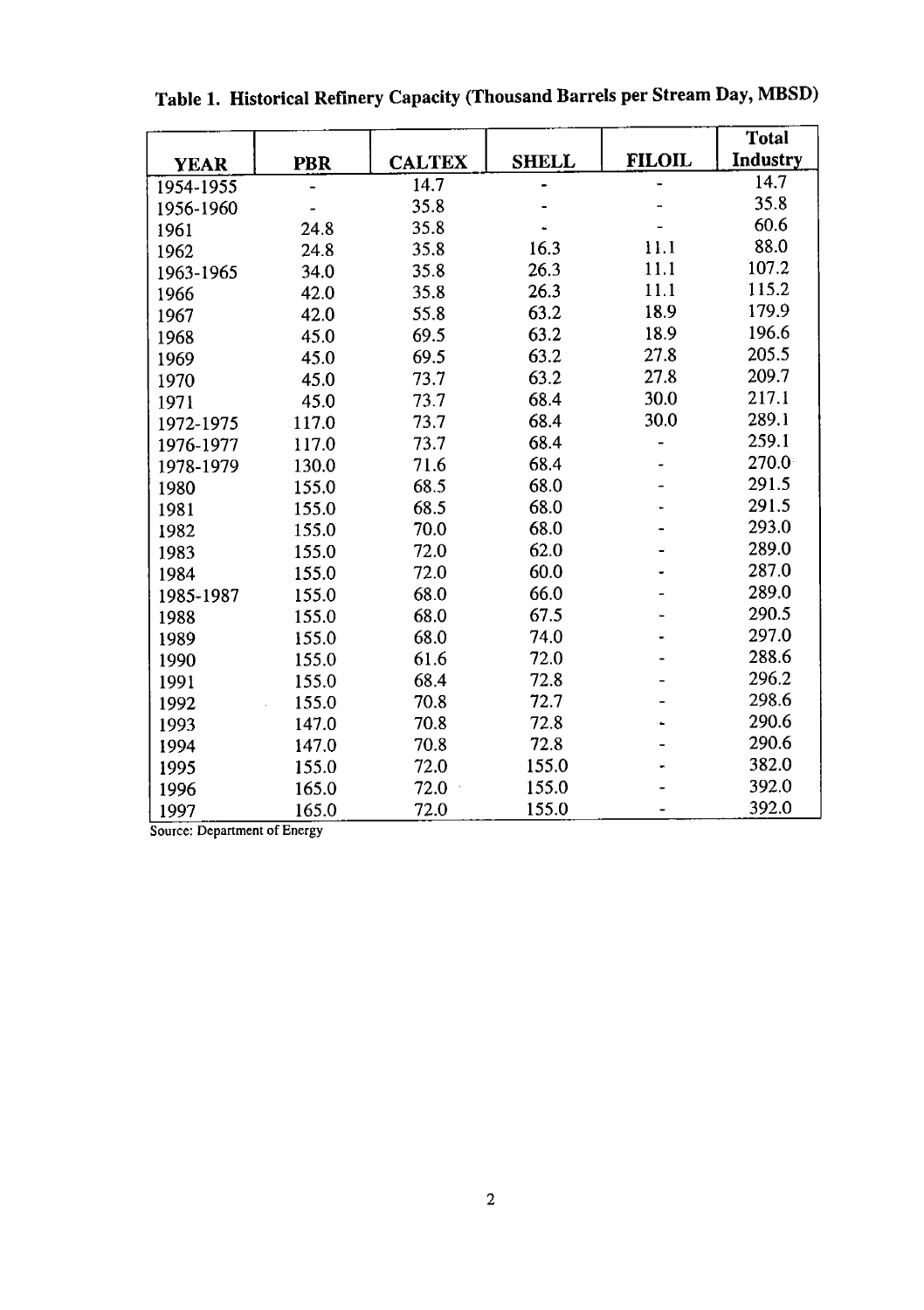| <b>Products</b>             | 1996    | 1995    | Percent |
|-----------------------------|---------|---------|---------|
|                             |         |         | Change  |
| Avturbo                     | 6,237   | 5,090   | 22.5    |
| Premium gas                 | 11,633  | 10533   | 10.4    |
| Regular lead                | 4,013   | 3,925   | 2.2     |
| Unleaded premium gas        | 1,830   | 1,762   | 3.9     |
| Kerosene                    | 4,629   | 4.336   | 7.0     |
| Diesel oil                  | 38,319  | 34,652  | 10.6    |
| Fuel oil                    | 46,318  | 43,477  | 6.5     |
| LPG                         | 4,822   | 4,391   | 9.8     |
| Asphalts                    | 280     | 291     | (3.8)   |
| Hydro/Solvents              | 303     | 348     | (12.9)  |
| Naphtha                     | 6,037   | 5,517   | 9.4     |
| Avgas                       |         |         |         |
| Total marketable products   | 124,431 | 114,322 | 8.8     |
| In-process and intermediate |         |         |         |
| Add: Refinery and fuel loss | 4,078   | 3,505   | 16.3    |
| <b>Total</b>                | 128,509 | 117,827 | 9.1     |
| <b>MBSD</b>                 | 351     | 323     | 8.7     |
| RF&L as a % of total output | 3.2     | 3.0     | 6.7     |

# Table 2. Refinery Production (Thousand Barrels, MB)

Source: Department of Energy

# Table 3. Petroleum Product Consumption, 1995-1997 (Thousand Barrels, MB)

| <b>Petroleum Products</b>                                          | 1995       | 1996    | 1997    | % Change<br>$(1996 - 1997)$ |
|--------------------------------------------------------------------|------------|---------|---------|-----------------------------|
| <b>Energy Products</b>                                             | 118,854    | 125,264 | 130,663 | 4.3                         |
| Aviation gasoline                                                  | 34         | 35      | 35      | 0                           |
| Aviation turbo                                                     | 4,838      | 6,103   | 6,978   | 14.3                        |
| Premium gasoline                                                   | 11,871     | 13,620  | 13,823  | 1.5                         |
| Unleaded premium                                                   | 1.779      | 2,145   | 3,215   | 49.9                        |
| Regular gasoline                                                   | 3,942      | 4,142   | 4,456   | 7.6                         |
| Kerosene                                                           | 4,366      | 4,563   | 4,681   | 2.6                         |
| Diesel                                                             | 38,940     | 40,211  | 42,998  | 6.9                         |
| Fuel oil                                                           | 45,241     | 45,158  | 45,039  | (0.3)                       |
| <b>LPG</b>                                                         | 8,293      | 9,287   | 9,438   | 1.6                         |
| <b>Non-Energy Products</b>                                         | 2,161      | 2,260   | 2,137   | (5.4)                       |
| <b>Asphalts</b>                                                    | 293        | 273     | 297     | 8.8                         |
| Solvents                                                           | 229        | 302     | 284     | (6.0)                       |
| Lubes and greases                                                  | 1,179      | 1,244   | 1,279   | 2.8                         |
| Naphtha                                                            | 433        | 402     | 242     | (39)                        |
| Others                                                             | 27         | 39      | 35      | (10.3)                      |
| <b>Refinery Fuel/Losses</b>                                        | 3,330      | 4,077   | 3,929   | (3.6)                       |
| <b>TOTAL</b>                                                       | 124,344    | 131,600 | 136,729 | 3.9                         |
| (Thousand<br><i><b>MBCD</b></i><br><b>barrels</b><br>calendar day) | 341<br>per | 360     | 374     | 3.9                         |

Source: Department of Energy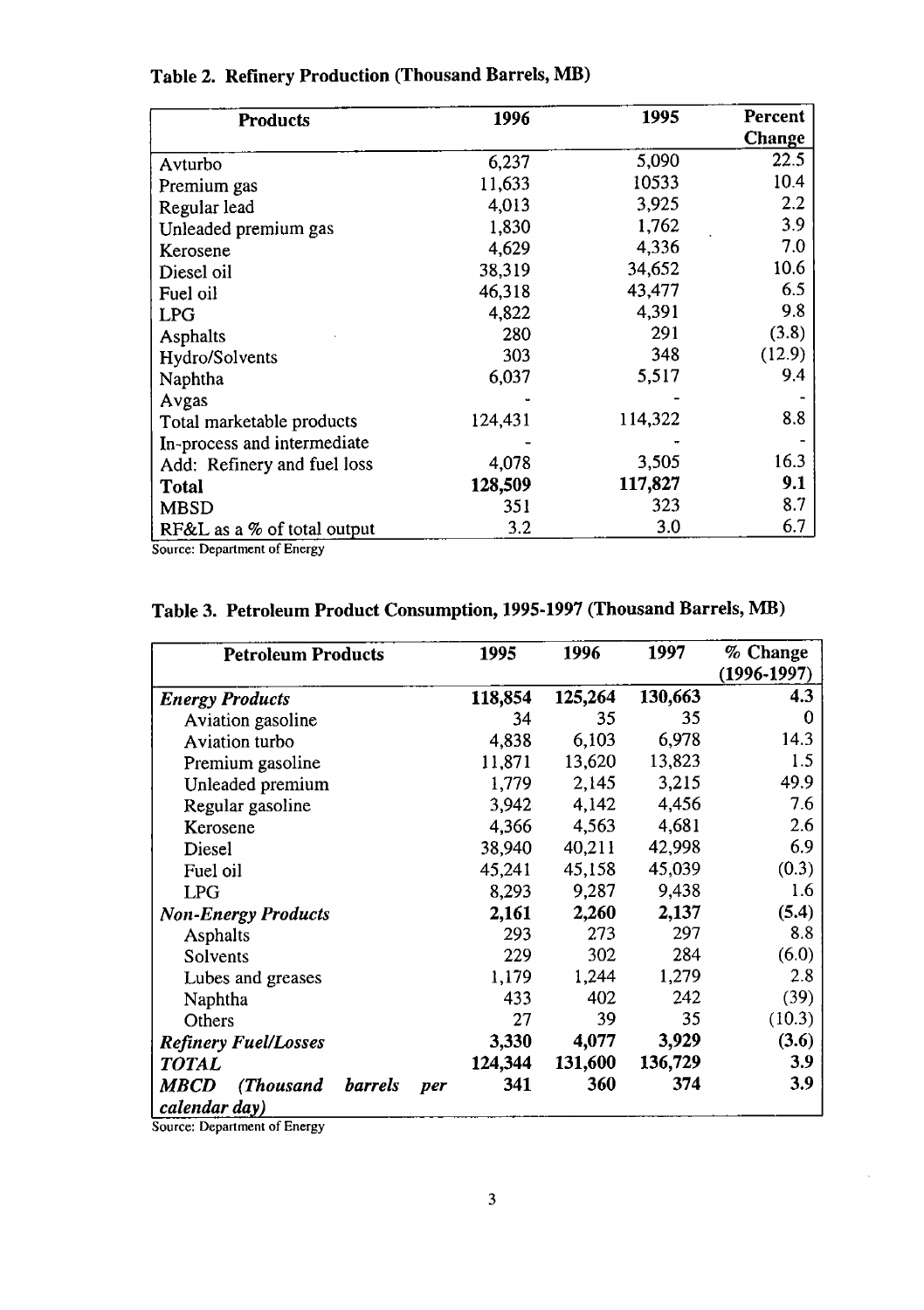Imports of the different petroleum products for 1996 stood at 130,869 thousand barrels (MB) valued at \$2.9 billion (see Tables 4 and 5). The bulk of imports consisted of crude oil. *A*mong the processed petroleum products, diesel oil, fuel oil, LPG, and reformates registered high import volumes. subsidized petroleum products in the Philippines. Of the oil product imports, reformates posted the highest increase at 47% in 1996.

In 1996 exports of petroleum products amounted to \$212.8 million (see Table 4). Of these naphtha exports in 1996 accounted for about half of the total oil exports with 5,361 MB. Diesel and fuel oil exports in the same year represented about 80% of the total petroleum product exports during.

|                               | 1996    | 1995    | <b>Percent Change</b> |
|-------------------------------|---------|---------|-----------------------|
| <b>Imports</b>                | 141,335 | 134,470 | 5.2                   |
| Crude                         | 128,016 | 119,084 | 7.5                   |
| Products                      | 13,319  | 15,286  | (12.9)                |
| Diesel oil                    | 3,313   | 5,270   | (37.1)                |
| Fuel oil                      | 2,778   | 3,419   | (18.8)                |
| Aviation gas                  | 33      | 31      | 5.9                   |
| Kerosene                      | 4       | 219     | (98.3)                |
| <b>LPG</b>                    | 3,912   | 3,635   | 7.6                   |
| Lubes                         | 83      | 124     | (33.1)                |
| Reformate                     | 2,033   | 1,383   | 47.0                  |
| Regular gasoline              | 137     | 314     | (56.3)                |
| Unleaded gasoline             | 97      |         |                       |
| Low Lead gas                  |         | 126     | (100.0)               |
| Solvents                      |         | 25      | (100.0)               |
| Feedstock                     | 694     | 740     | (6.2)                 |
| Jet fuel                      | 1,459   |         |                       |
| Used lube oil                 | 29      |         |                       |
| Naphtha                       | 46      |         |                       |
| Less:                         |         |         |                       |
| <b>Exports</b>                | 10,466  | 7,730   | 35.4                  |
| Diesel oil                    | 1,639   | 1,359   | 20.6                  |
| Jet fuel                      | 357     | 230     | 55.4                  |
| Fuel oil                      | 2,879   | 381     | 655.7                 |
| Lubes                         |         |         |                       |
| Naphtha                       | 5,361   | 4,860   | 10.3                  |
| Reformate                     | 230     | 153     | 50.6                  |
| <b>LPG</b>                    |         | 21      | (100.0)               |
| Kerosene                      |         | 40      | (100.0)               |
| Crude                         |         | 686     | (100.0)               |
| <b>Total</b><br>$\sim$ $\sim$ | 130,869 | 126,640 | 3.3                   |

#### **Table 4. Cr**u**de and** P**roduct** I**mports***/***Exports (Thou**s**and Bar**r**e**l**s, MB)**

So**u**rce: **D**e**par**t**m**e**nt of En**e**rgy**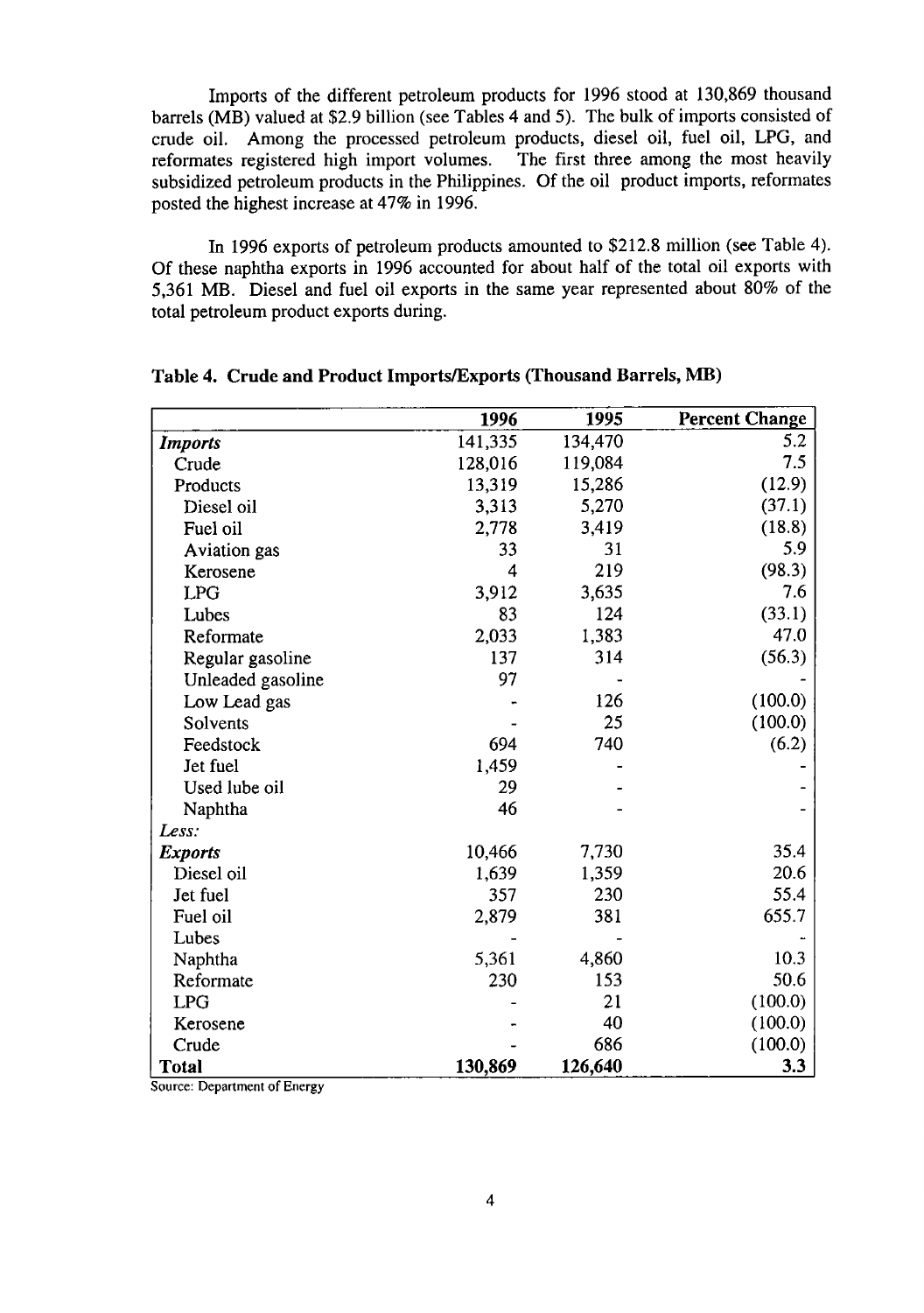|                    | <b>Total Cost (CIF)</b> |         |                   |                       |
|--------------------|-------------------------|---------|-------------------|-----------------------|
|                    | 1996                    | 1995    | <b>Difference</b> | <b>Percent Change</b> |
| <b>Imports</b>     | 2,879.1                 | 2,402.5 | 476.6             | 19.8                  |
| Crudes             | 2,556.5                 | 2,054.7 | 501.8             | 24.4                  |
| Products           | 313.8                   | 329.8   | (16.0)            | (4.9)                 |
| Lubes/Additives    |                         |         |                   |                       |
| Less:              |                         |         |                   |                       |
| <b>Exports</b>     | 212.8                   | 142.0   | 70.8              | 49.9                  |
| Products           | 212.8                   | 131.2   | 81.6              | 62.2                  |
| Crudes             | -                       | 10.8    | (10.8)            | (100.0)               |
| <b>Net Imports</b> | 2,666.3                 | 2,260.5 | 405.8             | 18.0                  |

#### Table 5. Philippine Oil Import Bill, Full Year (Million U.S. Dollars)

Source: Department of Energy

By January 1998 prices of premium gas, unleaded gas, regular gas, kerosene, diesel, and LPG had increased from their pre-deregulation (see Table 6). Petroleum products, premium gasoline and unleaded gasoline posted the highest increase; diesel and LPG the lowest. The difference in growth rates can be attributed to the cross-subsidy of gasoline to the latter types of fuels.

|                    | <b>Retail Prices</b> |                 |                |          |               |            |
|--------------------|----------------------|-----------------|----------------|----------|---------------|------------|
| <b>Effectivity</b> | Premium              | <b>Unleaded</b> | <b>Regular</b> | Kerosene | <b>Diesel</b> | LPG        |
| Pre-Dereg          |                      |                 |                |          |               |            |
| 01 Jul 96          | 9.5000               | 9.5000          | 9.0000         | 7.0300   | 7.0300        | $6.2751*$  |
| 17 Jan 97          | 10.8900              | 10.8900         | 10.2000        | 7.6000   | 8.4300        | $7.2021*$  |
| Deregulated        |                      |                 |                |          |               |            |
| 08 Feb 97          | 11.3000              | 10.9000         | 10.1700        | 7.5200   | 8.2700        | 7.8200*    |
| 10 Mar 97          | 11.2700              | 10.8800         | 10.1900        | 7.1100   | 7.6000        | 7.5700*    |
| 27 Sep 97          | 12.1000              | 11.5800         | 10.6300        | 6.9400   | 7.8300        | 8.8700*    |
| 10 Oct 97          | 12.1000              | 11.6300         | 10.6300        | 6.9400   | 7.8300        | 165.4000** |
| $16$ -Jan-98       | 13.3000              | 12.6200         | 11.6800        | 7.4400   | 8.3300        | $7.1160*$  |

|  |  | Table 6. Historical Domestic Prices of Petroleum Products (Pesos per Liter) |  |  |  |
|--|--|-----------------------------------------------------------------------------|--|--|--|
|--|--|-----------------------------------------------------------------------------|--|--|--|

\* Wholesale Price

\*\*Retail Price in Peso/11 kg. cylinder

The downstream petroleum industry was initially subjected to deregulation on May 1996 to eliminate government and cross-subsidies on fuels, promote stable and reasonable pricing, enable petroleum prices to reflect actual costs, introduce competition, and attract more investments in the country, Republic Act (RA) 8180 authorized the first round of deregulation in the country.

Among other significant provisions, the law imposed a 4% tariff differential between crude and processed petroleum products, specified the entry requirements, stipulated the maintenance of minimum inventory, imposed penalties for cartelization and of predatory pricing, and authorized the monitoring of the requirements, and the eventual institution of an automatic pricing mechanism based on Singapore Posted Prices (SPP). These deregulation measures were initially intended to be fully implemented by March 1997 but was accelerated to February 8, 1997.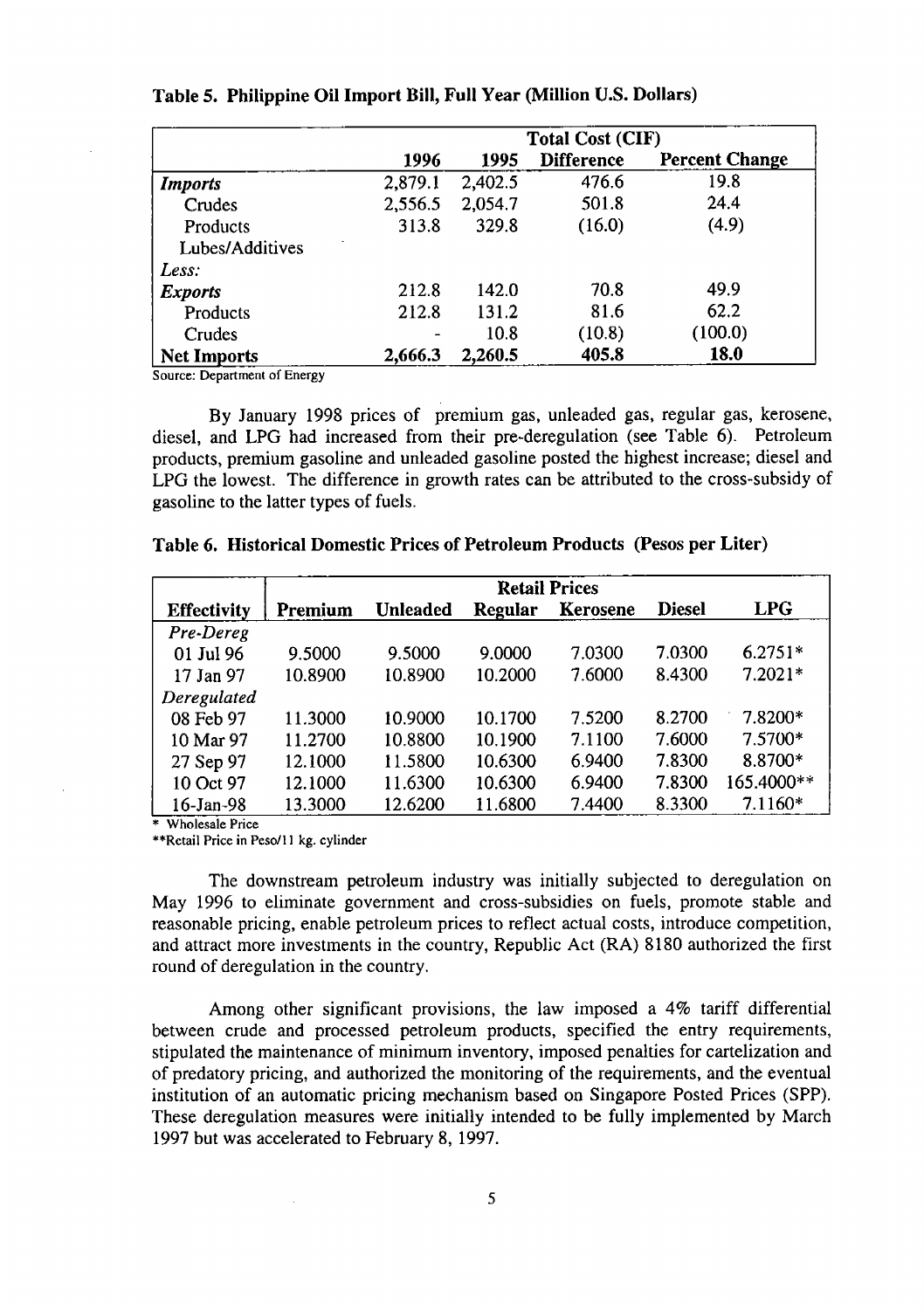The Supreme Court declare**d** the initial deregulation, unconstitutional by the latter part of 1997, citing three specific provisions of RA 8180: the 4% tariff differential, the provisions on predatory pricing, and the minimum inventory requirements. The Supreme Court said these provisions were detrimental to competition as they gave the existing three oil firms undue advantage over the new entrants to the industry.

While RA 8180 was in effect, about 30 new firms were able to enter the industry. But as they did not concentrate on "low value-added" activities such as storage*/*transshipment facilities, LPG bulk marketing, LPG refilling, and gasoline stations, they made no significant additions to productive capacities.

When Republic *A*ct 8479 superseded RA 8180, among the salient features of the new were the removal of the 4% tariff differential, the minimum inventory requirements, simplification of entry requirements the inclusion of provisions promoting retail competition and the spelling out what constitutes predatory pricing, information campaign on investment opportunities, and the provision of investment incentives for the new players in the industry. The inclusion of investment incentives can be considered as the most significant provision of RA 8479 (see Table 7 for the comparative features of RA's 8180 and 8479) as these have the potential of inducing competition within the petroleum industry.

The new law provides the following incentives in its investment package: income tax holidays, additional deduction for labor expenses, minimum tax and duty of 3% and value-added tax on imported capital equipment, tax credit on domestic capital equipment, exemptions from contractor's tax, unrestricted use of consigned equipment, exemptions from real property tax on production equipment and machinery, and exemption from taxes and duties on imported spare parts. A training program (accompanied by the requisite funds and lending program) for management and skills training in the operation of gasoline stations is another significant aspect of the investment package.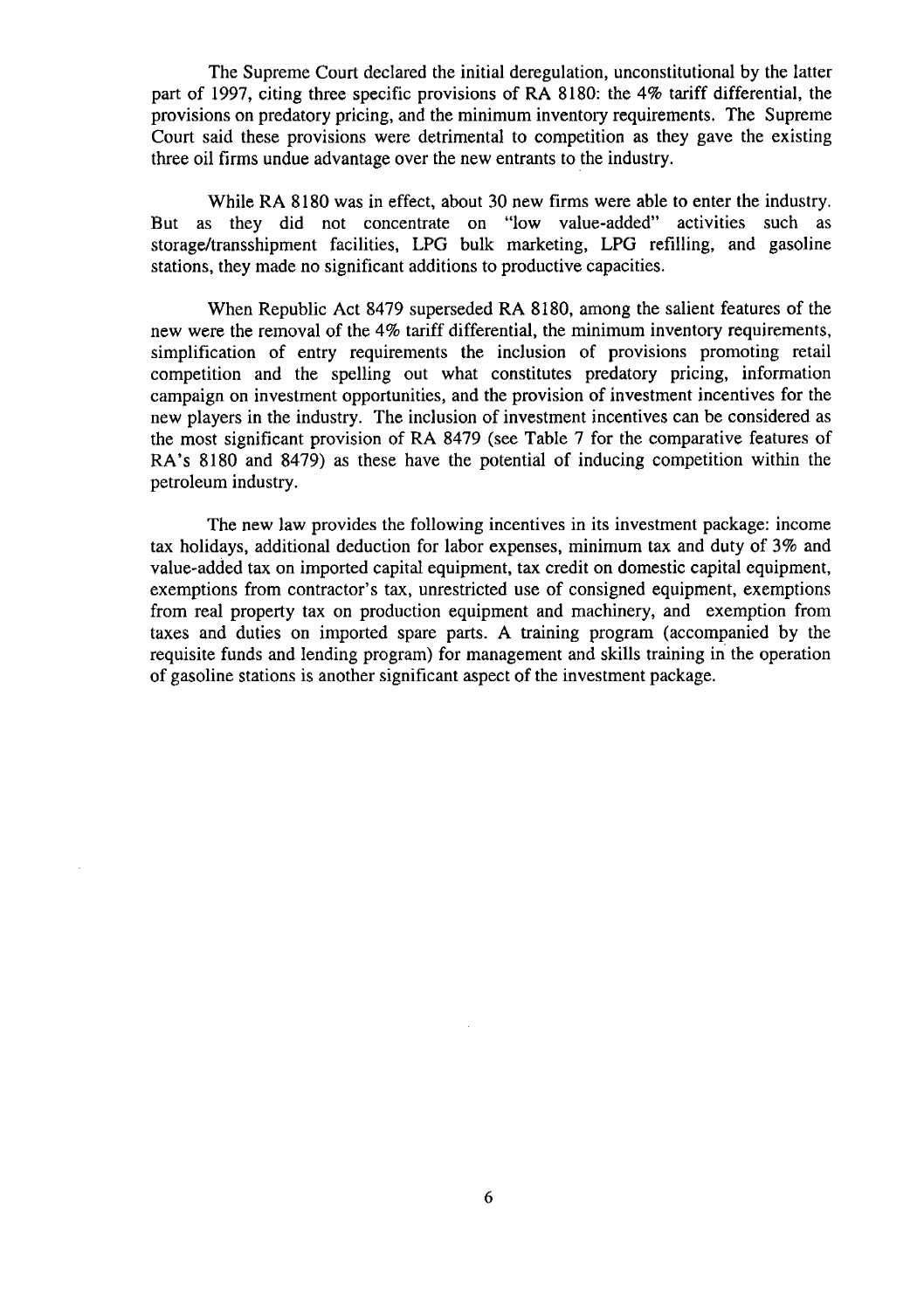|                           | <b>RA 8479</b>                                                                                                                                                                                                                                                                                                   | <b>RA 8180</b>                                                                                                                                                                                                                                                                                                                                   |  |
|---------------------------|------------------------------------------------------------------------------------------------------------------------------------------------------------------------------------------------------------------------------------------------------------------------------------------------------------------|--------------------------------------------------------------------------------------------------------------------------------------------------------------------------------------------------------------------------------------------------------------------------------------------------------------------------------------------------|--|
| <b>Tariff Rates</b>       | 3% for both crude and<br>processed petroleum<br>products except natural gas;<br>which was set at 10%                                                                                                                                                                                                             | 3% imported crude<br>7% processed petroleum<br>products                                                                                                                                                                                                                                                                                          |  |
| <b>Entry Requirements</b> | Any person or entity may<br>import crude and petroleum<br>products, lease, own,<br>operate refineries and other<br>downstream facilities,<br>market petroleum products.<br>File notice to DOE for<br>monitoring services. Secure<br>certificates of quality,<br>health, safety, and<br>environmental clearances. | File notice to EIAB prior<br>to operation, importation.<br>Submission of business<br>plans, list of facilities,<br>business permits, and<br>zoning clearances. For<br>imports of slops, sludges<br>and petroleum by-<br>products, permits from<br>EMB. Additionally,<br>quality, health, safety and<br>environmental clearances<br>are required. |  |
| Inventory requirements    | none                                                                                                                                                                                                                                                                                                             | 10% of annual sales<br>volume, or 40 days,<br>whichever is lower                                                                                                                                                                                                                                                                                 |  |
| Anti-trust provisions     | Penalizes cartelization,<br>specifies predatory pricing<br>when P <avc<br>Other measures: reportorial<br/>requirements; clear and safe<br/>technology; registration of<br/>any fuel additive.</avc<br>                                                                                                           | Penalizes cartelization<br>and predatory pricing<br>reportorial requirements<br>clean and safe technology                                                                                                                                                                                                                                        |  |
| Transition phase          | Buffer fund $\leq$ P2.9B<br>automatic pricing<br>mechanism;<br>ERB sets prices based on<br>Dubai crude cost                                                                                                                                                                                                      | Buffer fund $>$ P1B<br>automatic pricing<br>mechanism; ERB sets<br>prices based on Singapore<br>postings.                                                                                                                                                                                                                                        |  |
| Full Deregulation         | may be accelerated<br>5 months since March 15,<br>1998                                                                                                                                                                                                                                                           | may be accelerated but<br>must not be later than<br>March 1997; actually<br>begun Feb. 8, 1997                                                                                                                                                                                                                                                   |  |

**Table 7. Comparative Feature**s **of Republic Acts 84**7**9 and 8180**

Source: Tariff Commission

*Problems encountered.* Upon the initiation of deregulation, significant uncertainties pervaded the oil industry. Consumers and producers alike expressed concerns that deregulation (and its automatic pricing mechanism) could bring about excessive fluctuation in domestic oil prices. Compounding these concerns is the fact that oil price fluctuations are brought about by changes in the peso exchange rate and the international price of crude, both of which are heavily influenced by external factors.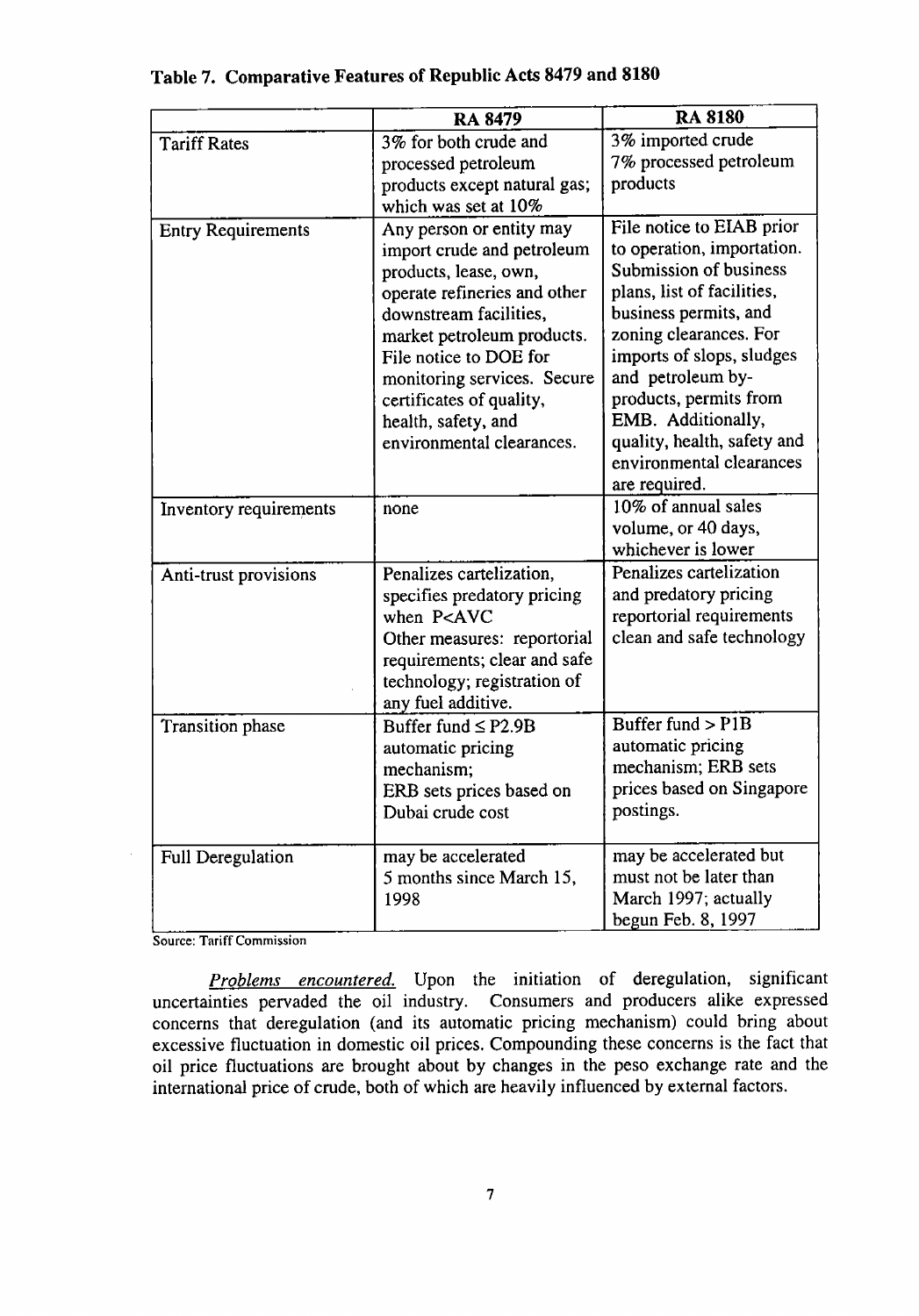The uncertainties currently surrounding the oil industry have placed on hold many of the planned investments by both the newcomers and previously existing firms. These include the planned introduction of new technologies*/*products, expansion of capacities, and infrastructure improvements.

There is a lingering suspicion that the three existing oil firms are colluding to the detriment of the consuming public and new players. The current situation in the oil industry tends to reinforce this suspicion, coupled by the tact that the three oil firms have several built-in advantages that may be hard to overcome—good infrastructure, networks of gasoline stations, transportation*/*hauling capabilities, existing refineries, and handling*/*berthing facilities.

Despite the deregulation, unequal taxes are still imposed across petroleum products. This policy does not reflect the optimal product composition of existing refineries and inhibits inter-fuel competition. Moreover, unequal taxation has artificially encouraged the consumption of certain oil products like diesel and fuel oil.

The additional functions of the Department of Energy (DOE) in line with the government's deregulatory efforts are likewise cause for concern. Many of these additional tasks involve testing and monitoring, which consumer groups and some of the new firms believe may not be within the capability of the DOE to undertake.

The downstream oil industry stands to benefit from further increasing its value added. *T*he establishment of new firm(s) located in the midstream stage of the industry will be a big step in this direction. There are indications that several firms (naphtha cracker, polypropylene and polyethelene plants) will be established. However, potential midstream entrants must contend with a small domestic market for the scale economies, insufficient infrastructure, and the relatively high cost of electricity

## *Power Sector*

Since end-1996, the Philippine power industry has had a total capacity of 10,332 megawatts (MW) (see Table 8). Seventy-four percent of this capacity came from in the Luzon grid. The remaining 26% of the total system capacity is subdivided among the Visayas, Mindanao, and small island grids. The bulk of the system capacity consists of oil-fired power plants and hydro-electric plants with shares of 51.5% and 21.86 %, respectively.

In 1996, Luzon dominated the distribution of energy generation across regional grids contributing 26,709 million kilowatts out of a total of 35,613 million kilowatts (see Table 9). The dominance of the Luzon grid was likewise true during the periods 1987 to 1989 and 1990 to 1995. Reliance upon energy generation among the sources, however, is not completely reflective of system capacities.

While oil and hydro-electric plants dominate the system capacities, the entire Philippine grid relied more upon geothermal and coal power plants. For instance, while the share of geothermal plants to existing capacity was 12.42%, these power sources contributed 18.42% of total energy generation in 1996. This situation reflects the lower cost of generating electricity from either geothermal energy or coal.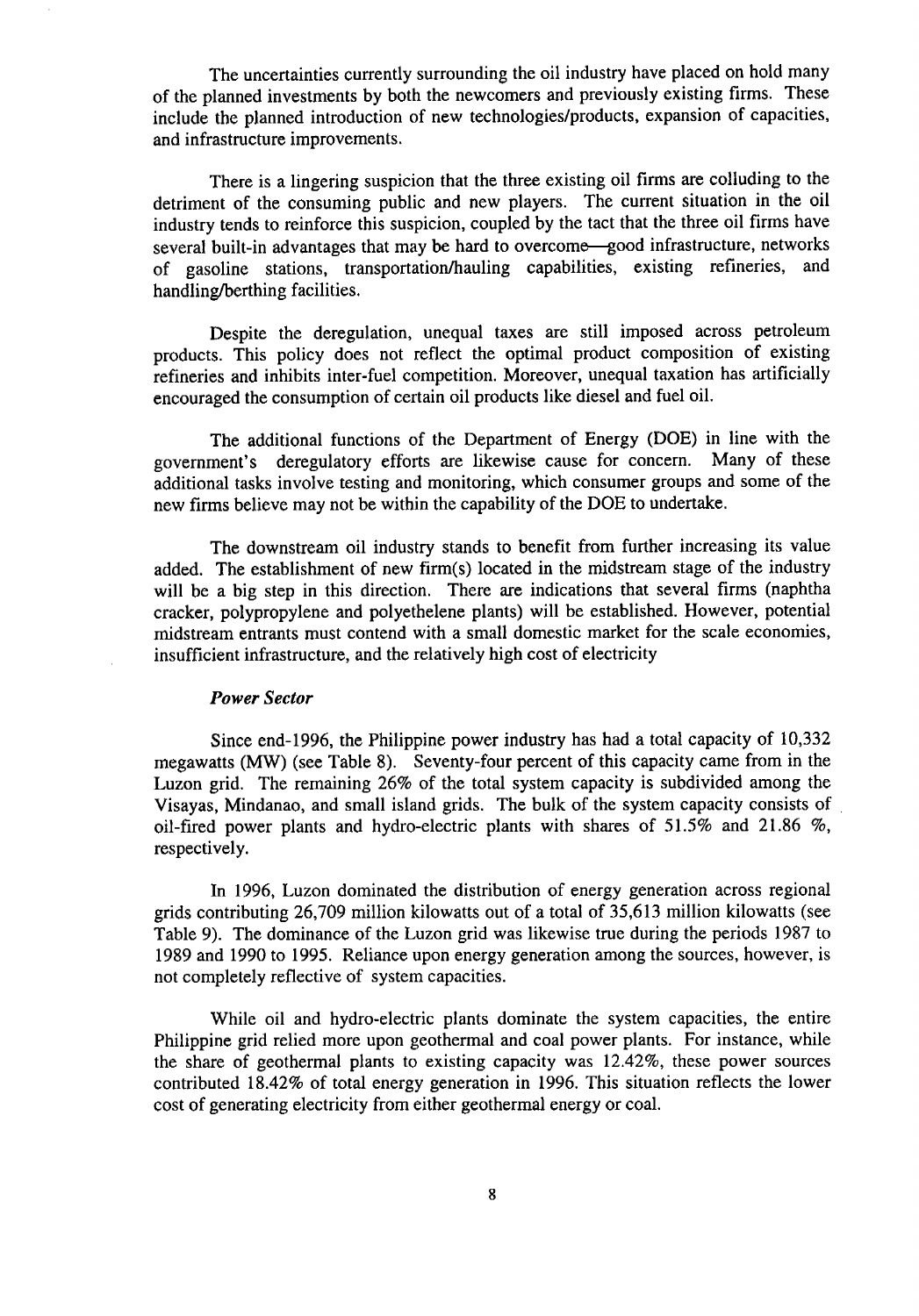| Grid               | $NPC^{a}$ | Private     | <b>Total</b> |
|--------------------|-----------|-------------|--------------|
| Luzon              | 5,519     | 2,178       | 7,697        |
| Hydro              | 1,244     | 24          | 1,268        |
| Geothermal         | 846       | $\bf{0}$    | 846          |
| Coal               | 600       | 700         | 1,300        |
| Oil                | 2,789     | 1,454       | 4,243        |
| <b>Visayas</b>     | 900       | 103         | 1,003        |
| Hydro              | 2         | 5           | 7            |
| Geothermal         | 308       | 42          | 350          |
| Coal               | 105       | 55          | 160          |
| Oil                | 485       |             | 486          |
| <b>Mindanao</b>    | 1,479     | 153         | 1,632        |
| Hydro              | 984       | $\mathbf 0$ | 984          |
| Geothermal         | 0         | 47          | 47           |
| Coal               | 0         | 0           | 0            |
| Oil                | 495       | 98          | 593          |
| New & renewable    | 0         | 8           | 8            |
| <b>Philippines</b> | 7,898     | 2,434       | 10,332       |
| Hydro              | 2,230     | 29          | 2,259        |
| Geothermal         | 1,194     | 89          | 1,283        |
| Coal               | 705       | 755         | 1,460        |
| Oil                | 3,769     | 1,553       | 5,322        |
| New & renewable    | 0         | 8           | 8            |

## **Table 8. System** C**apacity by End-1996 (Megawatts)**

Source: 1997 Power Development Program

a*/*: i**nc**l**ud**e**s** NPC**-o**wned but privately o**p**er**a**ted power plants

|                | 1987-89<br>Average | % change | 1990-95<br>Average | % change | 1996   |
|----------------|--------------------|----------|--------------------|----------|--------|
| Philippines    | 22,675.3           |          | 27,743.8           |          | 35,613 |
| Energy source  |                    |          |                    |          |        |
| Oil            | 9,505.7            | 30.33    | 12,388.8           | 31.47    | 16,287 |
| Hydro          | 5,973.3            | (9.62)   | 5,398.7            | 26.14    | 6,810  |
| Geothermal     | 4,891.3            | 19.33    | 5,836.7            | 12.39    | 6,560  |
| Coal           | 2,209.3            | (10.52)  | 1,982.8            | 163.97   | 5,234  |
| Gas turbine    | $287^{\omega}$     | 644.84   | 2,137.7            | (66.22)  | 722    |
| Luzon          | 17,230.3           | 22.39    | 21,088.7           | 26.65    | 26,709 |
| <b>Visayas</b> | 1,856              | 43.51    | 2,663.7            | 38.45    | 3,688  |
| Mindanao       | 3.589              | 8.12     | 3,880.3            | 28.29    | 4,978  |

**Tab**l**e 9. Gross Energy Genera**t**ion by Grid & Energy Source (Million Kilowatts**)

Source: *NPC 1996 Annual Report*

a*/*gas turbines were introduced only in 1989

Luzon used most of the electricity generated or 75.66% of the total sales. The Mindanao grid was the next largest user, with a 13.42% share. Within each grid, most of the electricity was sold to utilities. Meanwhile, the share of industries was higher in the Visayas and Mindanao grids. Over time, while utilities generally had a larger share of the sales, the proportion of both industries and miscellaneous loadings was on the decline.

 $\sim$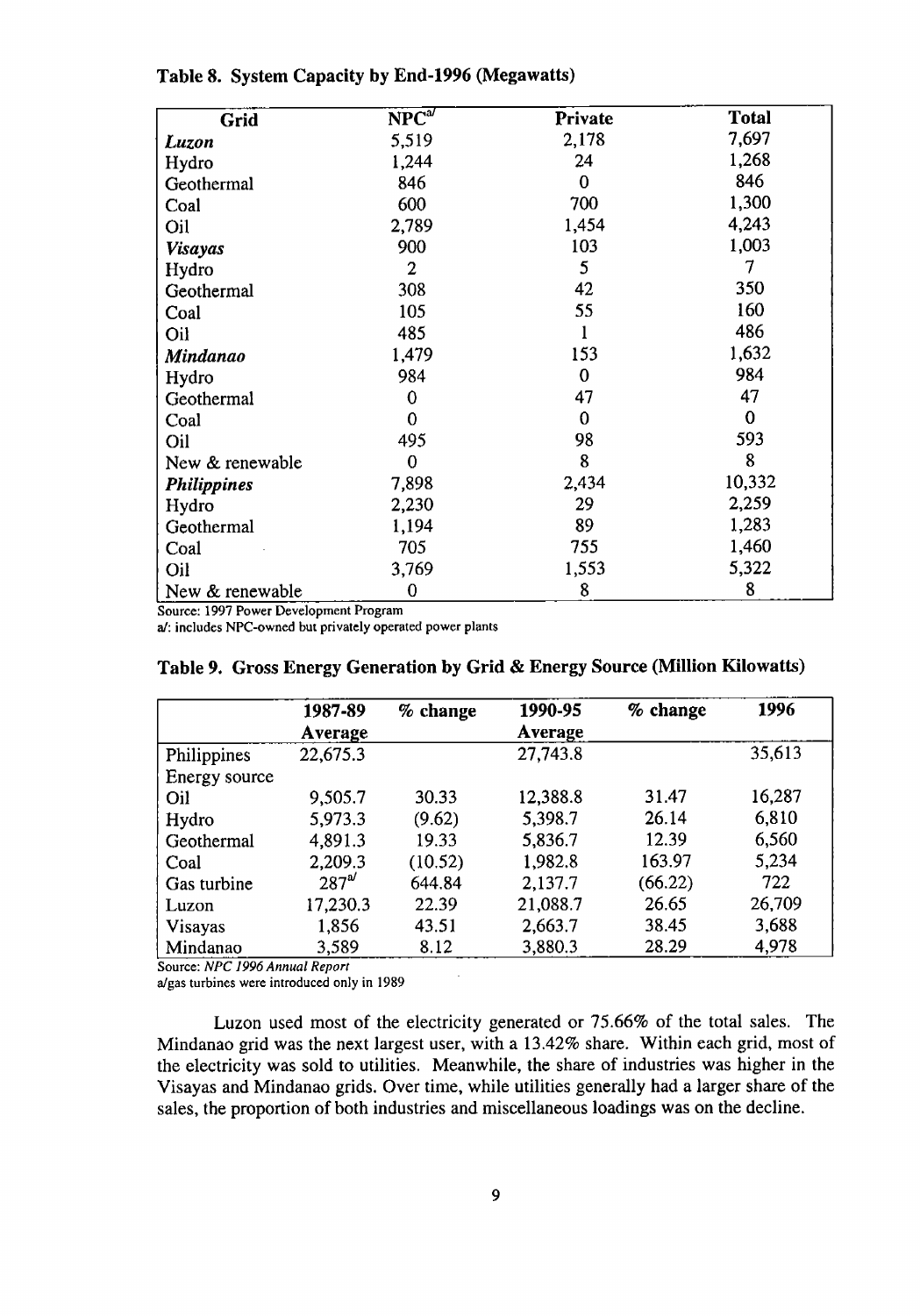|                    | 1987-89        | % share | 1990-95  | % share | 1996   | % share |
|--------------------|----------------|---------|----------|---------|--------|---------|
| <b>Philippines</b> | 20,920.3       |         | 25,842.3 |         | 33,381 |         |
| <b>Utilities</b>   | 17,056.7       | 81.53   | 22,291   | 86.26   | 29,238 | 87.59   |
| Industries         | 3,337.3        | 15.95   | 3,187.5  | 12.33   | 3,742  | 11.21   |
| Misc. load         | 526.3          | 2.5     | 363.8    | 1.41    | 401    | 1.2     |
| Luzon              | 15,864.3       |         | 19,741.2 |         | 25,256 |         |
| <b>Utilities</b>   | 14,072.3       | 88.70   | 18,034.3 | 91.35   | 23,310 | 92.30   |
| Industries         | 1,271.3        | 8.01    | 1,449.3  | 7.34    | 1.725  | 6.83    |
| Misc. load         | 520.7          | 3.28    | 257.5    | 1.3     | 221    | 0.88    |
| Visayas            | 1,634          |         | 2,400    |         | 3,346  |         |
| Utilities          | 1,235          | 75.58   | 1,888.5  | 78.69   | 2,661  | 79.53   |
| Industries         | 395.3          | 24.19   | 407.5    | 16.98   | 508    | 15.18   |
| Misc. load         | 3.7            | 0.23    | 104      | 4.33    | 177    | 5.29    |
| Mindanao           | 3,422          |         | 3,701.2  |         | 4,779  |         |
| <b>Utilities</b>   | 1,749.3        | 51.12   | 2,368.2  | 63.98   | 3,267  | 68.36   |
| Industries         | 1,670.7        | 48.82   | 1,330.7  | 35.95   | 1,509  | 31.58   |
| Misc. load         | $\overline{2}$ | 0.06    | 2.33     | 0.06    | 3      | 0.06    |

**Table** 1**0. Energy Sal**e**s by Grid and** C**ustomer Type (Million Kilowatts)**

S**o**ur**c**e**:** *NPC 1996 Annual Report*

Electricity charges generally showed an increasing trend (see Table 11). The Visayas grid exhibited a relatively faster rate of increase than either the Luzon grid or Mindanao grid. This situation reflects the lower scale economies of power plants in the region and the higher transmission or distribution inherent in a grid characterized by separate islands. The lower average charges in Mindanao reflect the subsidization of electricity in that grid.

| Table 11. Regional Selling Rates (Pesos per Kilowatt) |  |  |
|-------------------------------------------------------|--|--|
|-------------------------------------------------------|--|--|

|                | 1987-89 average | <b>1990-95 average</b> | 1996   |
|----------------|-----------------|------------------------|--------|
| Philippines    | 0.9258          | 1.5895                 | 1.9551 |
| Luzon          | 0.99            | 1.6192                 | 2.0830 |
| <b>Visayas</b> | 0.9436          | 1.6592                 | 2.0230 |
| Mindanao       | 0.6193          | 1.0327                 | 1.2538 |

Source**:** *NPC 1996 Annual Report*

*Problems encountered.* The **d**e**r**e**gulation of t**he **po**we**r** sec**tor r**e**qui**res **t**he **pa**ss**ag**e of the Omnibus Power Bill, which is expected to be passed before the end of 1998. The express objectives of deregulating the power sector are: to ensure affordable, adequate, **and r**e**lia**b**l**e **po**wer **supply**; **to** e**ncourag**e **p**r**iva**te **s**e**ctor inv**est**m**e**nt**s; **and, to promo**te ef**fi**c**i**e**n**c**y gain**s **t**h**roug**h**ou**t **t**he **indu**s**t**r**y**.

**A**m**ong t**he pr**ovi**s**ions of t**he b**ill ar**e the h**ori**z**ontal un**b**undling of t**he **National** Power Corporation (NPC) generating functions into a number of distinct generating entities and the vertical unbundling of electricity prices into generating and transmission **o**r **di**st**ri**b**ution compon**e**n**ts. **T**he **unbundling or** se**gr**e**gation of p**r**i**ces **and fun**c**tions** i**s** expected to rationalize domestic electricity charges. That is, electricity charges will begin **to r**e**fl**ect **t**he **actual** c**o**st **o**f **g**e**n**er**ation**, **dis**t**ribution**, **and transmission and avoid t**he se**rious distortions in**he**r**e**n**t **in** b**ulk pricing**.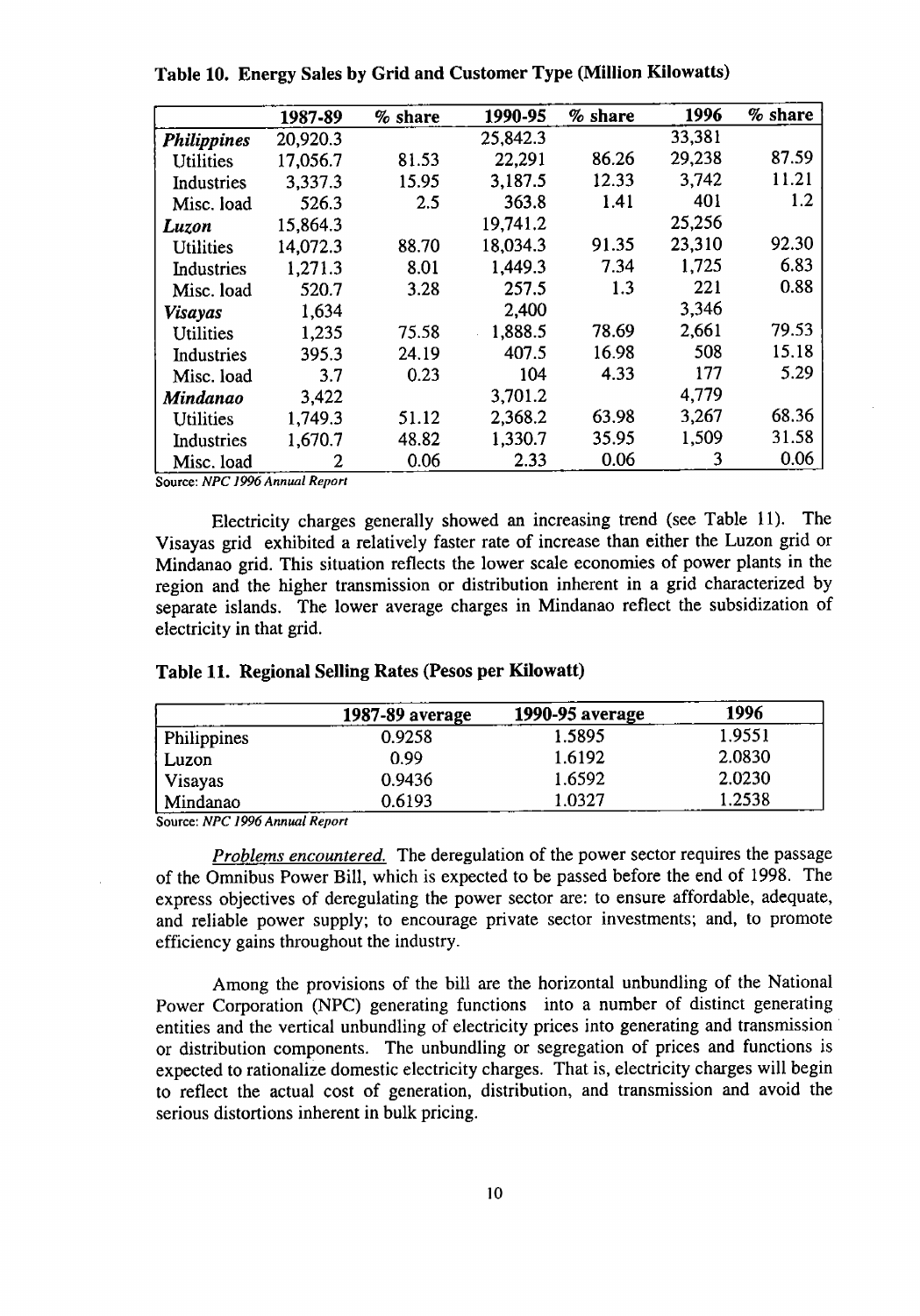The privatization of NPC's power plants will be done through a series of bidding. However, the existing differences in plant ages and efficiencies may prevent some plants from being sold. This means that deregulation involving the generating segment may not be completed at all.

Some segments in the distribution and transmission of electricity may also be difficult to deregulate. Interconnection difficulties as well as the unplanned emergence of a dominant transmission or distribution firm may negate the intended benefits of deregulating power.

With deregulation, the planned electrification of remote locations and small island grids may also be difficult to undertake. The attendant costs of transmission and distribution may also prove to be extremely burdensome for the average consumers.

This being the first time the Philippines has deregulated its power sector, problems in implementing the proposed contracts and spot market for electricity are likely to occur and electricity trading may lead to unfavorable allocation and pricing scheme.

#### •**LIKELY IMPACT** O**F EVSL: ENERGY SECTOR**

*Tariffs,* Tariff levels across the **d**ifferent oil products are alread**y** low. In the current deregulation, tariff rates are spelled out in Executive Order 461 (see Table 12). All of the listed oil products (processed as well as crude oil imports) have tariff rates of 3%, except natural gas. Natural gas imports will be levied a higher rate of 10%, partly to accord a higher tariff shield for these emerging indigenous fuel sources.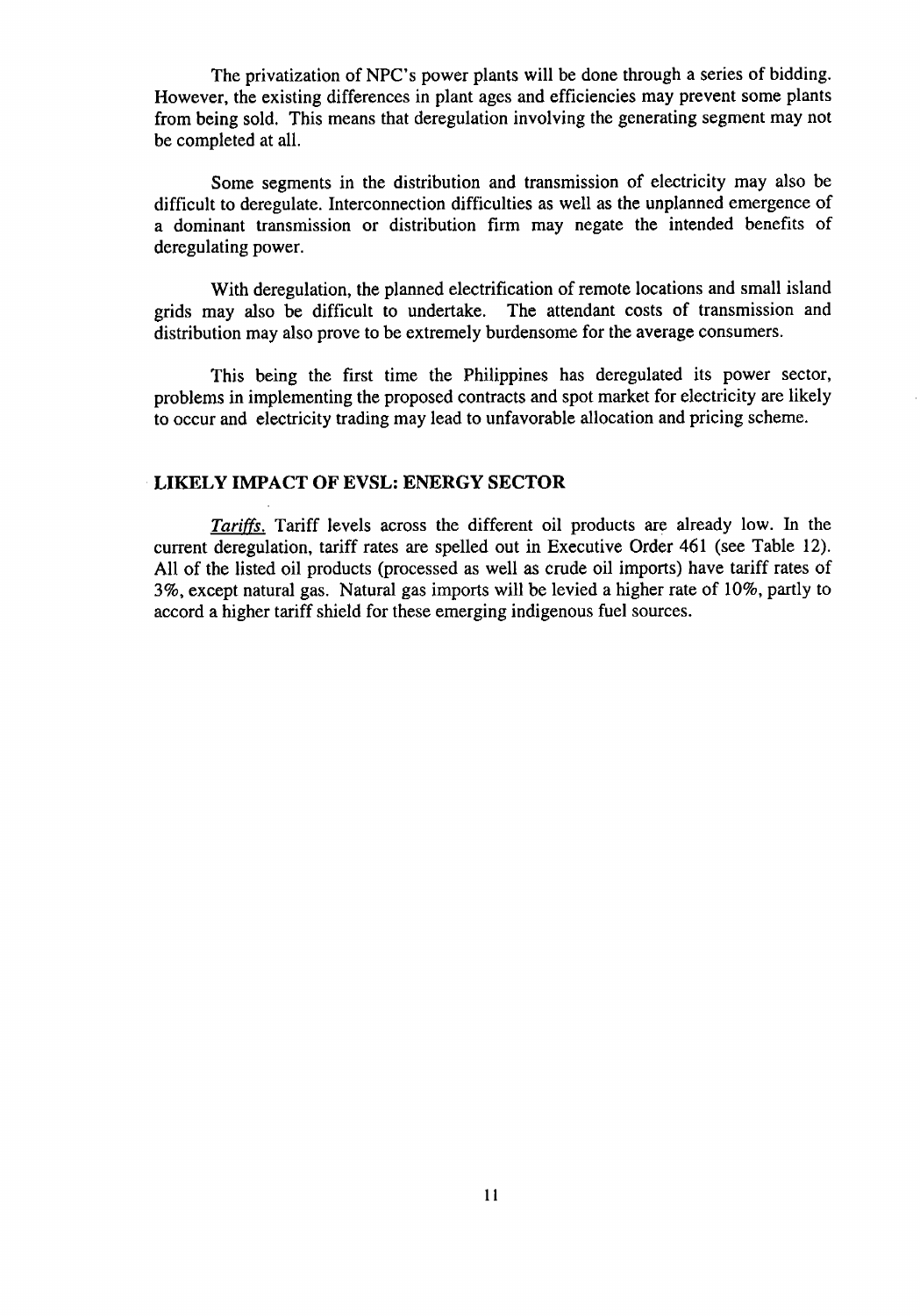| Heading | <b>HC</b> Code | Description                                                                                        |        | <b>Rates of Duty</b>         |                         |  |
|---------|----------------|----------------------------------------------------------------------------------------------------|--------|------------------------------|-------------------------|--|
| No.     |                |                                                                                                    |        | 01 January                   |                         |  |
|         |                |                                                                                                    | 1998   | 1999                         | 2000                    |  |
| 27.09   | 2709.0000      | Petroleum oils and oils obtained from bituminous                                                   |        |                              |                         |  |
|         |                | minerals, crude                                                                                    | 3      | 3                            | 3                       |  |
| 27.10   | 2710.00        | Petroleum oils and oils obtained from bituminous                                                   |        |                              |                         |  |
|         |                | minerals, other than crude: preparations not                                                       |        |                              |                         |  |
|         |                | elsewhere specified or included, containing 70%                                                    |        |                              |                         |  |
|         |                | or more of petroleum oils or of oils obtained from                                                 |        |                              |                         |  |
|         |                | bituminous minerals, these oils being the basic                                                    |        |                              |                         |  |
|         |                | constituents of the preparations.                                                                  |        |                              |                         |  |
|         | 2710.0010      | Propylene tetramer                                                                                 | 3      | 3                            | 3                       |  |
|         | 2710.00.20     | Carbon black feedstock oil                                                                         | 3      | 3                            | 3                       |  |
|         | 2710.00.30     | Fuel oils                                                                                          | 3      | $\overline{\mathbf{3}}$      | 3                       |  |
|         | 2710.00.40     | Lubricating oils, including lubricating oil base                                                   |        |                              |                         |  |
|         |                | stock                                                                                              | 3      | 3                            | 3                       |  |
|         | 2710.0050      | Naphtha                                                                                            | 3      | $\overline{\mathbf{3}}$      | 3                       |  |
|         | 2710.0060      | Low prematic solvents with less than 1%                                                            |        |                              |                         |  |
|         |                | aromatic content                                                                                   | 3<br>3 | 3<br>$\overline{\mathbf{3}}$ | 3<br>3                  |  |
|         | 2710.0070      | Other low aromatic solvents                                                                        |        |                              |                         |  |
|         | 2710.0080      | Gas oils (including diesel oil), kerosene                                                          |        |                              |                         |  |
|         |                | (including kerosene type jet fuel) and major                                                       | 3      | 3                            | 3                       |  |
|         | 2710.0090      | gasoline: other heavy oils<br>Other oils and preparations                                          | 3      | 3                            | $\overline{\mathbf{3}}$ |  |
| 27.11   |                | Petroleum gases and other gaseous hydrocarbons                                                     |        |                              |                         |  |
|         |                | -Liquified                                                                                         |        |                              |                         |  |
|         | 2711.1100      | <b>Natural Gas</b>                                                                                 | 10     | 10                           | 10                      |  |
|         | 2711.1200      | Propane                                                                                            | 3      | 3                            | 3                       |  |
|         | 2711.13.00     | <b>Butanes</b>                                                                                     | 3      | 3                            | 3                       |  |
|         | 2711.1400      | Ethylene, propylene, butylene, and buladlene                                                       |        |                              |                         |  |
|         |                |                                                                                                    | 3      | 3                            | 3                       |  |
|         | 2711.18        | Other                                                                                              |        |                              |                         |  |
|         | 2711.1910      | Mixture of propane and butanes                                                                     | 3      | 3                            | 3                       |  |
|         | 2711.1990      | Other                                                                                              | 3      | $\overline{\mathbf{3}}$      | $\overline{\mathbf{3}}$ |  |
|         |                | <b>XXX</b>                                                                                         |        |                              |                         |  |
|         | 2711.2100      | <b>XXX</b>                                                                                         |        |                              |                         |  |
|         | 2711.2900      | <b>XXX</b>                                                                                         |        |                              |                         |  |
| 27.12   |                | Petroleum jelly; paraffin wax, microcystalline                                                     |        |                              |                         |  |
|         |                | petroleum wax, slack wax, ozokerile, lignits wax,                                                  |        |                              |                         |  |
|         |                | peat wax, other mineral waxes, and similar                                                         |        |                              |                         |  |
|         |                | products obtained by synthesis or by synthesis or                                                  |        |                              |                         |  |
|         |                | by other processes, whether or not coloured                                                        |        |                              |                         |  |
|         | 2712.1000      | Petroleum jelly                                                                                    | 3      | 3                            | 3                       |  |
|         | 2712.2000      | Paraffin wax containing 0.75% of oil                                                               |        |                              |                         |  |
|         |                |                                                                                                    | 3      | 3                            | 3                       |  |
|         | 2712.5000      | Other                                                                                              |        |                              |                         |  |
| 27.13   |                | Petroleum coke, petroleum bitumen and other<br>residues of petroleum oils or of oils obtained from |        |                              |                         |  |
|         |                | the bituminous minerals                                                                            |        |                              |                         |  |
|         |                | Petroleum coke:                                                                                    |        |                              |                         |  |
|         | 2713.1100      | Not calcined                                                                                       | 3      | 3                            | 3                       |  |
|         | 2713.1200      | Calcined                                                                                           | 3      | 3                            | 3                       |  |
|         | 2713.2000      | Petroleum bitumen                                                                                  | 3      | 3                            | $\overline{\mathbf{3}}$ |  |
|         | 2713.9000      | Other residues of petroleum oils obtained from                                                     |        |                              |                         |  |
|         |                | bituminous minerals                                                                                | 3      | 3                            | 3                       |  |

## Table 12. Features of Executive Order 461

Source: Tariff Commission

 $\bar{z}$ 

Ţ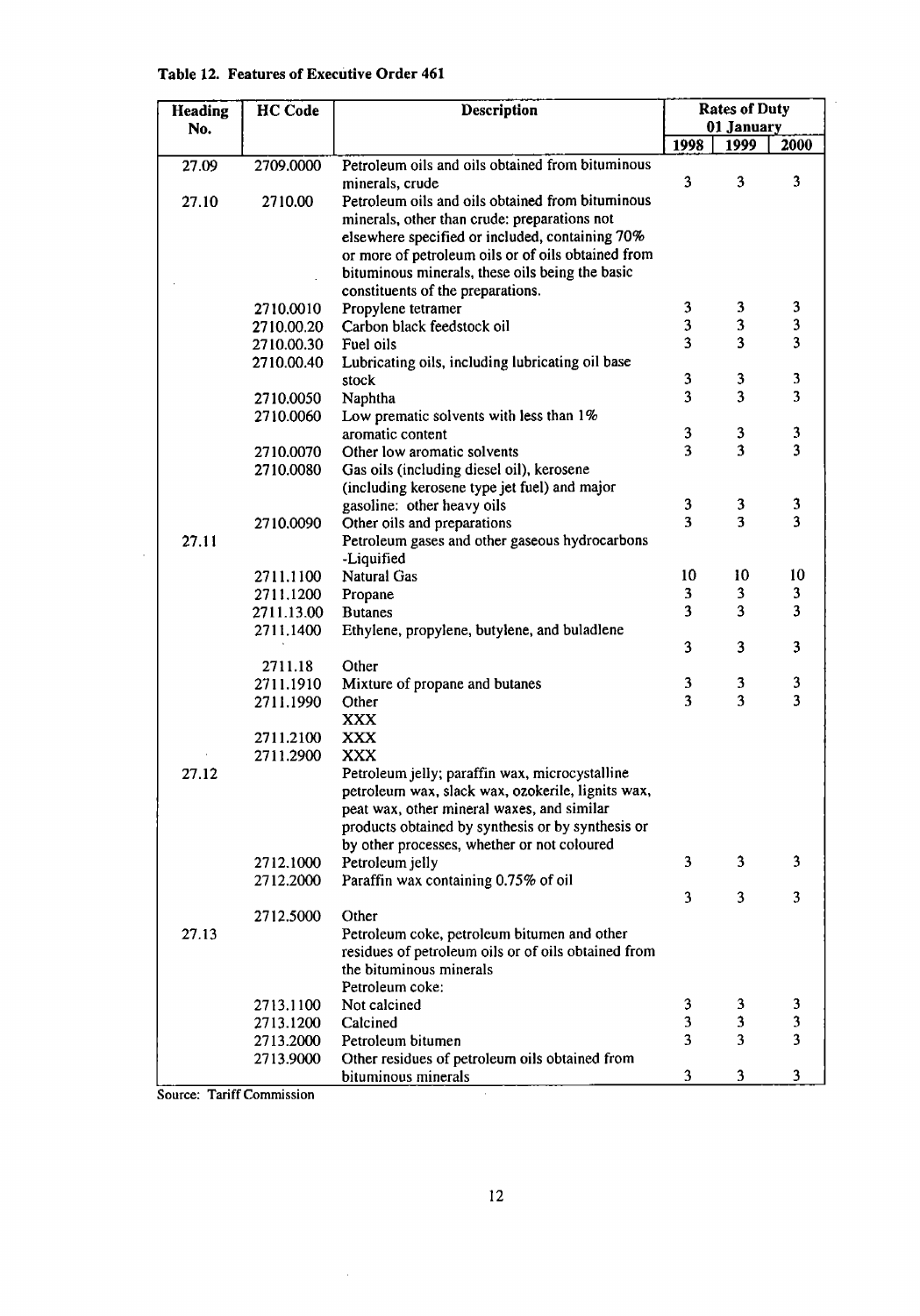Comparatively, these tariff rates are already approaching similar CEPT rates of oil producers such as Indonesia, Brunei, and Malaysia. The only exception is natural gas.

**T**he liberalization of trade via favorable tariffs within the framew**o**rk **o**f EVSL is expected to exert very minimal impact on the tariff rates of oil products.

The tariff rates given here should, however, be considered with caution. Executive Order 264 (July 1995) mandates the imposition of a uniform tariff of 5% across all products by 2004. Therefore, these tariff rates may have to be adjusted upwards by 2%.

*Non-tariff Measures.* Even with the current deregulation of the oil industry, different taxes are still specified across products. This policy is a reflection of the continuing cross subsidization of oil products. Oil products, which are intended for affluent consumption (such as premium and unleaded gasoline), are used to subsidize fuels which have a more direct impact on the poor, mass transport sector, and the power sector (diesel, kerosene, fuel oil and liquefied petroleum gas). The various taxes for oil products are spelled out in RA 8184 (see Table 13).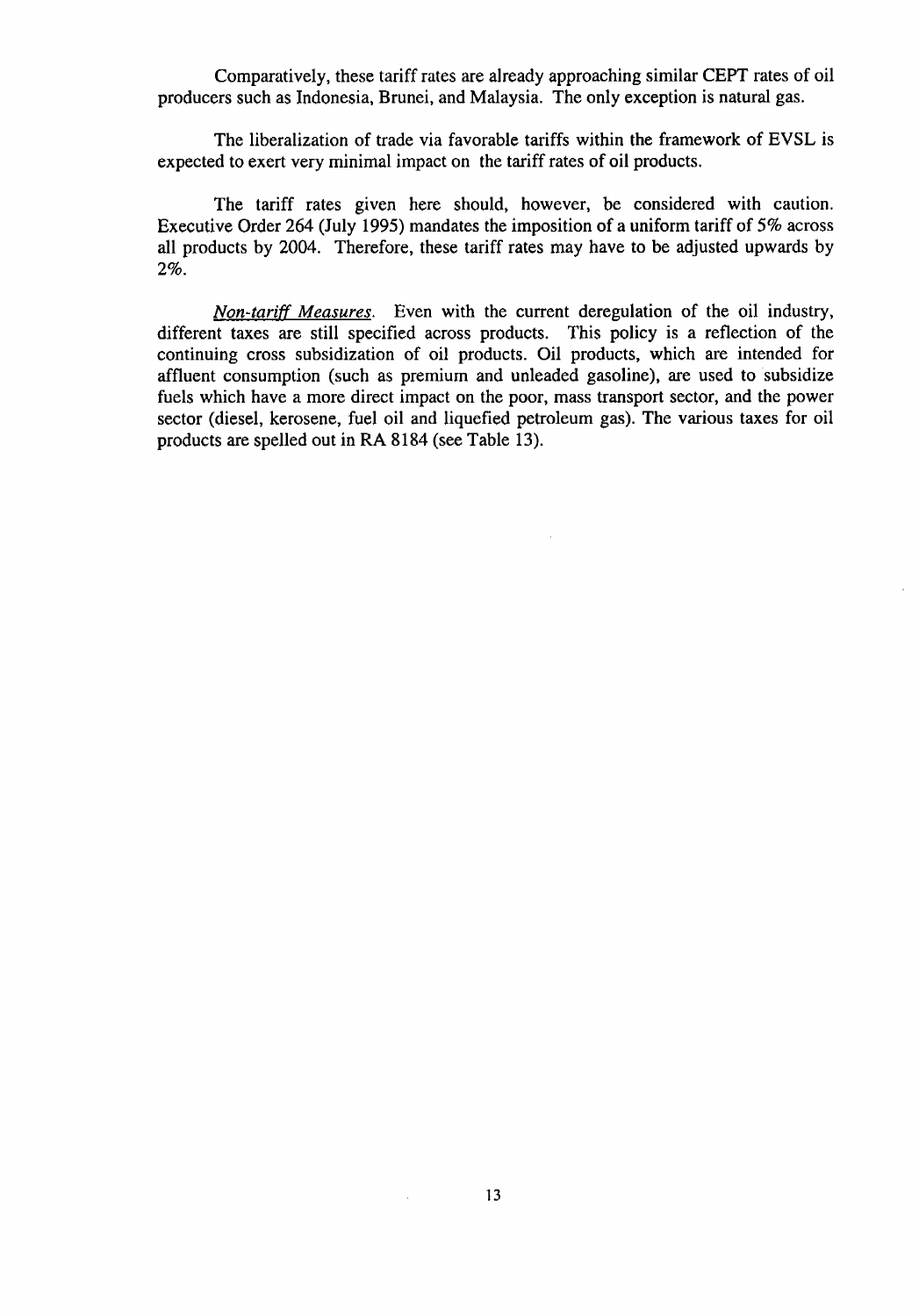| <b>Petroleum Product</b>                                                                                                                                                                                                                                                  | <b>Tax Rate</b>   | <b>Volume</b>   |
|---------------------------------------------------------------------------------------------------------------------------------------------------------------------------------------------------------------------------------------------------------------------------|-------------------|-----------------|
| Lubricating oils and greases including, but not<br>limited to, basestock for lube oils and greases,<br>high vacuum distillates, and other similar<br>preparation, and additives for lubricating oils and<br>greases, whether such additives are petroleum<br>based or not | P4.50             | per liter       |
| Process gas                                                                                                                                                                                                                                                               | P <sub>0.05</sub> | per liter       |
| Waxes                                                                                                                                                                                                                                                                     | P3.50             | per<br>kilogram |
| Denatured alcohol to be used for motive power                                                                                                                                                                                                                             | P <sub>0.05</sub> | per liter       |
| Naphtha, regular gasoline, and other similar<br>products of distillation                                                                                                                                                                                                  | P <sub>4.80</sub> | per liter       |
| Leaded premium gasoline                                                                                                                                                                                                                                                   | P5.35             | per liter       |
| Unleaded premium gasoline                                                                                                                                                                                                                                                 | P4.35             | per liter       |
| Aviation turbo jet fuel                                                                                                                                                                                                                                                   | P3.67             | per liter       |
| Kerosene                                                                                                                                                                                                                                                                  | P <sub>0.60</sub> | per liter       |
| Diesel fuel oil and similar fuel oils having more or<br>less the same generating power                                                                                                                                                                                    | P <sub>1.63</sub> | per liter       |
| Liquified petroleum gas                                                                                                                                                                                                                                                   | P <sub>0.00</sub> | per liter       |
| Asphalts                                                                                                                                                                                                                                                                  | P <sub>0.56</sub> | per<br>kilogram |
| Bunker fuel oil and similar fuel oils having more<br>or less<br>the same generating power                                                                                                                                                                                 | P <sub>0.30</sub> | per liter       |
| All non-metallic minerals and quarry resources                                                                                                                                                                                                                            | $2\%$             |                 |
| Indigenous petroleum                                                                                                                                                                                                                                                      | 3%                |                 |
| Refined and manufactured products of petroleum<br>produced from crude oil and/or indigenous<br>petroleum                                                                                                                                                                  | *                 |                 |

# **Table 13. Features of Republic Act 8184**

Source: Department of Energy

 $\mathcal{A}^{\mathcal{A}}$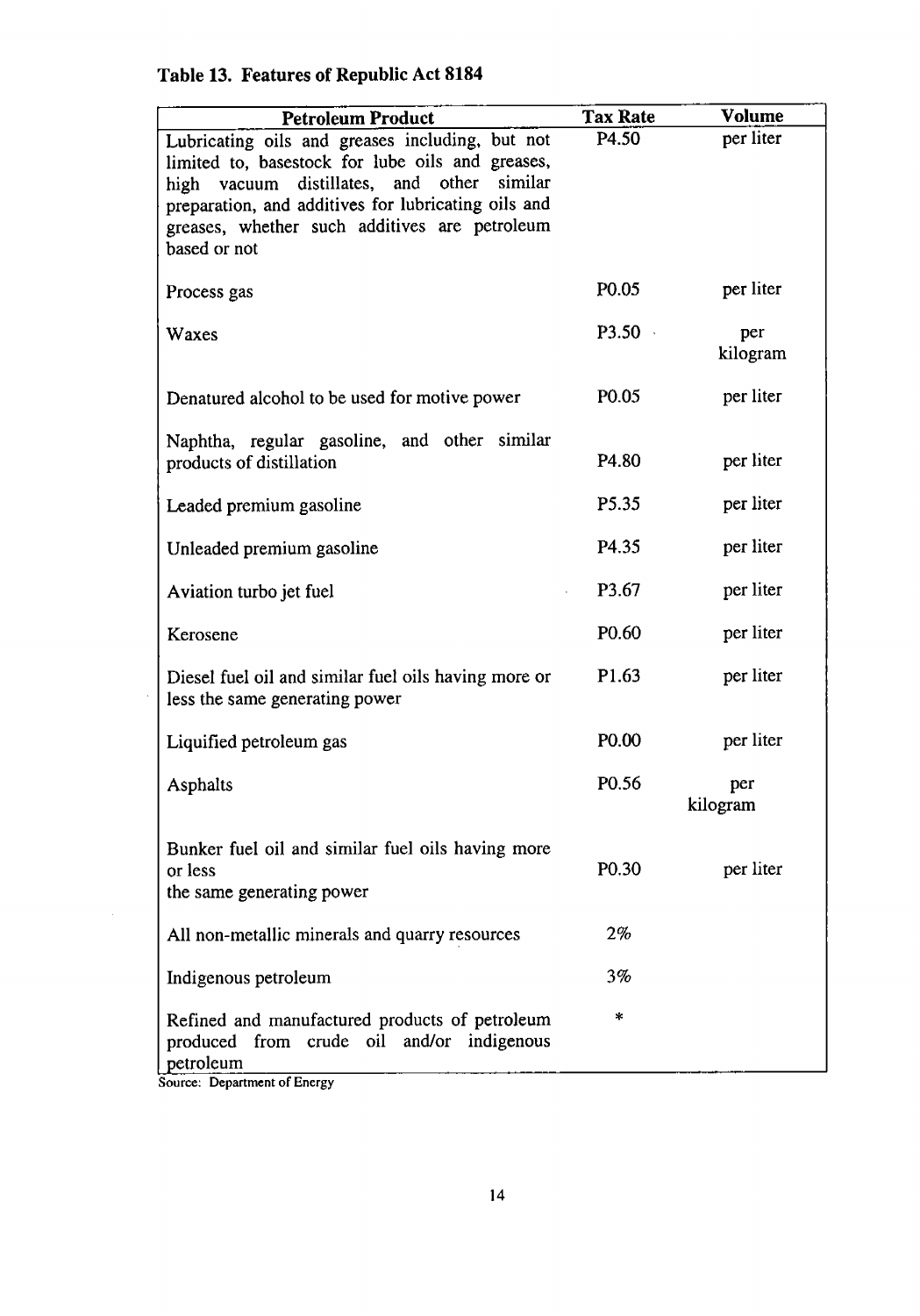Differences in taxation **o**f oil products have an impact on market prices. They artificially induce preference for the consumption of those products which are priced lower due to lower taxes, thus hindering inter-fuel competition.

With EVSL the current taxation structure of oil products is expected to be rationalized. Specifically, the differences in taxes will be brought down to better reflect production realities.

Electricity prices showed significant differences across the regional grids. These differences are a result of cross subsidization across grids practiced by Napocor. Either an adoption of EVSL provision or the unbundling provisions in the Omnibus Power Bill might lead to lower prices of consumers in the Luzon grid and higher prices for consumers connected to other grids.

*Barriers and imoediments to services.* Geophysical, geological, and exploration service contracts as well as drilling services are currently being bid among a short list of pre-selected private sector companies and selected government-owned corporations. Current bidding procedures and rules leave some areas for improvement. The same situation applies to government procurement of certain energy products (e.g., imported coal) and equipment with energy-related applications. EVSL provisions will have an impact on the awarding of service contracts by making the procedures more transparent and harmonizing the rules with thou of the other APEC economies.

Operation and maintenance of mines for energy-related minerals (particularly coal mines and geothermal sites) are currently reserved for selected government-owned corporations and agencies. This policy is usually justified using the clause on "preservation of national patrimony." The implementation of EVSL provisions may lead to force an examination of existing guidelines and policies. Moreover, depending on how the EVSL program will be implemented, some currently underutilized and nonproductive sites may be made operational.

Liberalization of entry requirements and an improvement of conditions for new firms into both the oil and power sectors will result in greater participation of *A*PEC investors. Due to the large investment requirements of energy projects, greater participation significantly reduces capital constraints. This situation could bring greater competitive pressures on existing firms and benefit the consumers in the long run. To compete, some of the existing firms may well invest in diversifying products, improving product quality, and upgrading standards.

#### **Action** P**lan**

*Tariff reduction schedule.* Natural gas is the only product within the energy sector whose tariff will be reduced. Tariffs for natural gas will either reduced to 5%, as stipulated in Executive Order by 2004, or subject to the same 3% rate applied to for other oil products. The tariff commission will have toconduct hearings on this matter.

*Facilitation measures.* **T**he major barrier to trade invol**v**ing services in the energy sector are the rules and procedures involved in the bidding out of contracts. Adoption of greater transparency is imperative. This can be done by establishing a definite set of rules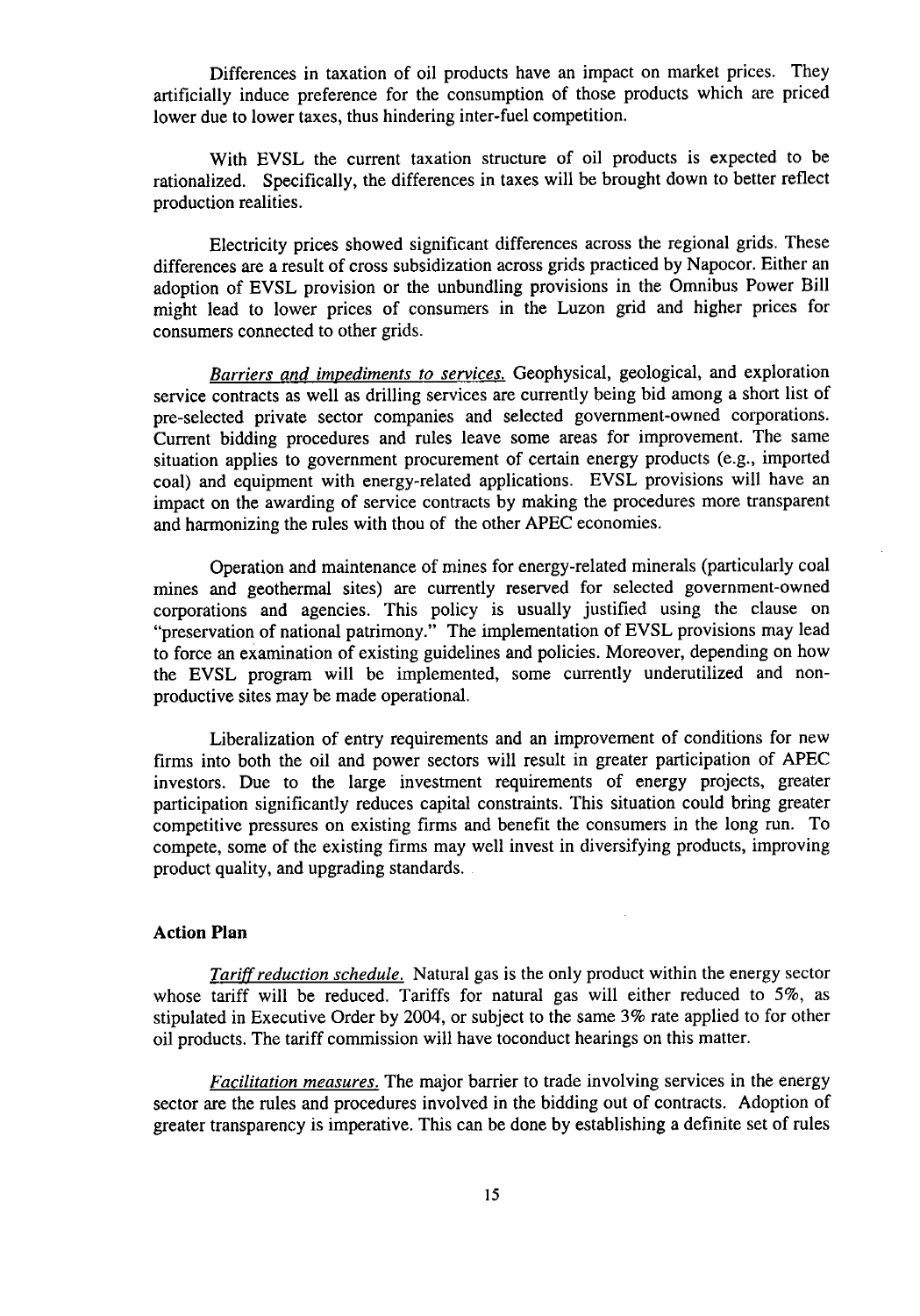and procedures and considering other APEC economies. The participation of government-owned corporations in these biddings may have to be curtailed.

The remaining government regulations (such as tax **d**ifferences among fuels and cross subsidization of electricity charges across grids) in the energy sector need to be eliminated or reconciled with efforts to encourage competition and greater private sector participation. These remaining regulations have also resulted in the distortion of consumption patterns and regional distribution of energy products. The creation of a database for different projects coming on line should be made.

Laws governing the deregulation of both oil and power sectors have provisions for an information campaign involving the projects covered. These provisions should be fully utilized. Service contracts involving deposits or mines should be included. For instance, more information should be disseminated to exploit the energy resource potentials shown in Tables 14 and 15.

#### **Table 14. Resource Po**t**entia**l

| Hydro                      | Geothermal               |                     | Coal                        |  |
|----------------------------|--------------------------|---------------------|-----------------------------|--|
| Existing<br>: 2,300        | Producing:               | 1,445               | Resource potential: 2,366.7 |  |
| megawatts                  |                          | megawatts           | metric tons                 |  |
| Pre-feasibility: 4,639     | Development stage: 469   |                     | Mineable reserves: 298.53   |  |
| megawatts                  |                          | megawatts           | metric tons                 |  |
| Feasibility<br>: 4,143     | Advanced exploration: 11 |                     |                             |  |
| megawatts                  |                          | megawatts           |                             |  |
| Total : $11,082$ megawatts | Planned: 4,329 megawatts |                     |                             |  |
|                            | Total                    | $: 6,254$ megawatts |                             |  |

Source: 1997 Power Development Program

## **Table 15. Gas Resource Potential** (**Tri**l**lion Cubic Feet)**

| <b>Estimated Reserves</b> | <b>Potential Reserves</b>   |
|---------------------------|-----------------------------|
| Camago-Malampaya (3.2)    | San Martin (0.297)          |
| Octon $(1.1)$             | Destacado (1.238)           |
| San Antonio (0.002)       | San Marcelino $(0.719)^{a}$ |
| Libertad $(0.003)$        | Pagasa Objective (0.58)     |
|                           | Nido Objective (1.384)      |
|                           | Iloc (0.642)                |
|                           | Princesa $(4.931)$          |

Source: *1997 Power Development Plan* a/ untested

*Ecotech measures.* Several ecotech measures are necessary for the application of EVSL to the energy sector. Domestic energy standards (fuels, lubes, and electricity) may have to be brought in line with international standards. Along with this measure, testing and monitoring technologies from other APEC economies may have to be introduced.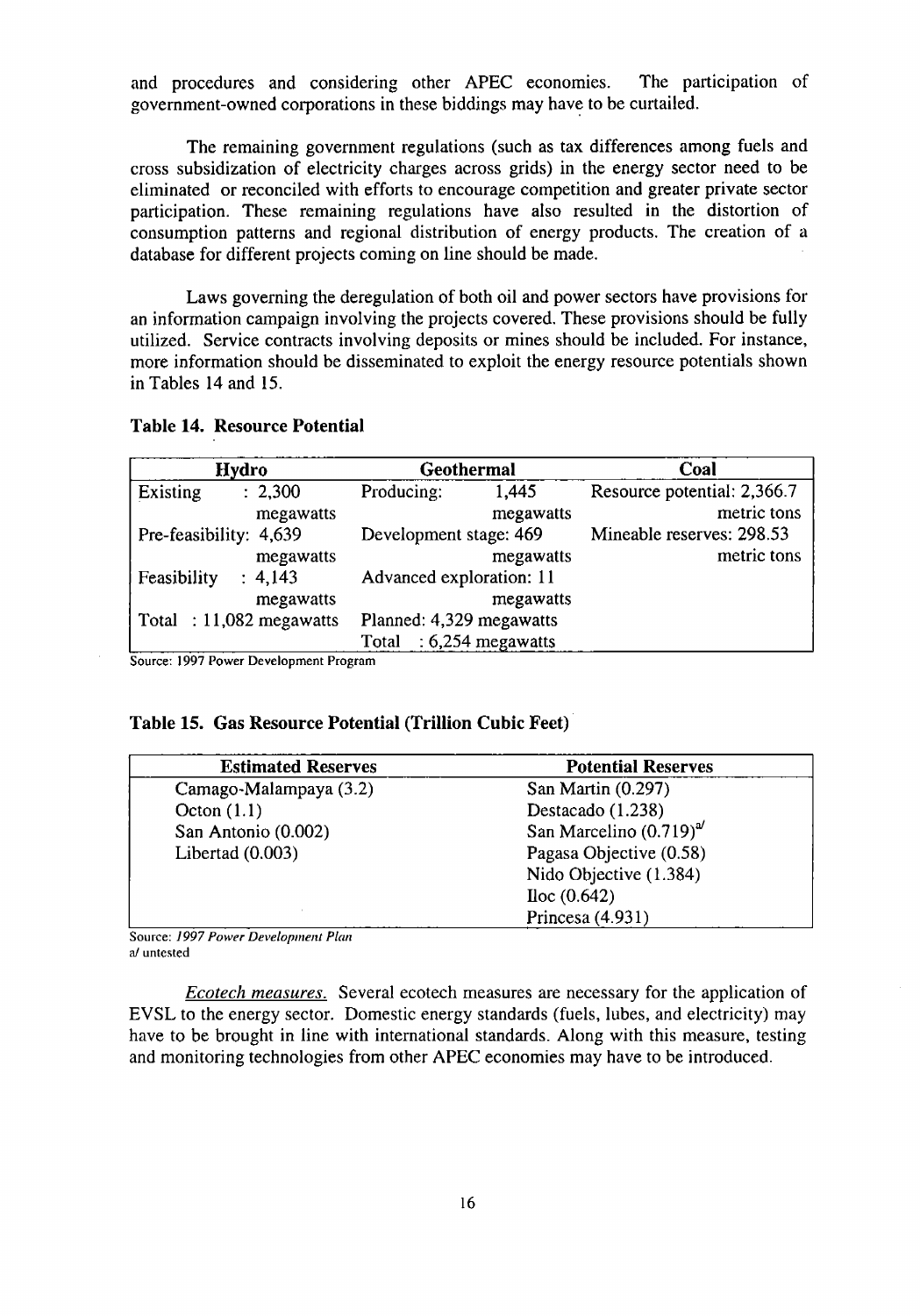In addition, technology transfers involving the following areas need to be ted: promoted:

- energy efficiency promotion among existin*g* or new power plants, equipment, and machinery
- **•** energy services pertaining to exploration, geological assayes and geophysical surveys. The DOE has recommended equipment listed in table 16 for new and renewable energy (see Table 16 for the requirements to implement this program)
- demand side management in the power sector
- environmental with energy-related applications (catalytic converters, scrubbers, desulphurizing units)
- transmission (small island grids and remote locations)
- operation or monitoring of long-term contracts and spot markets for electricity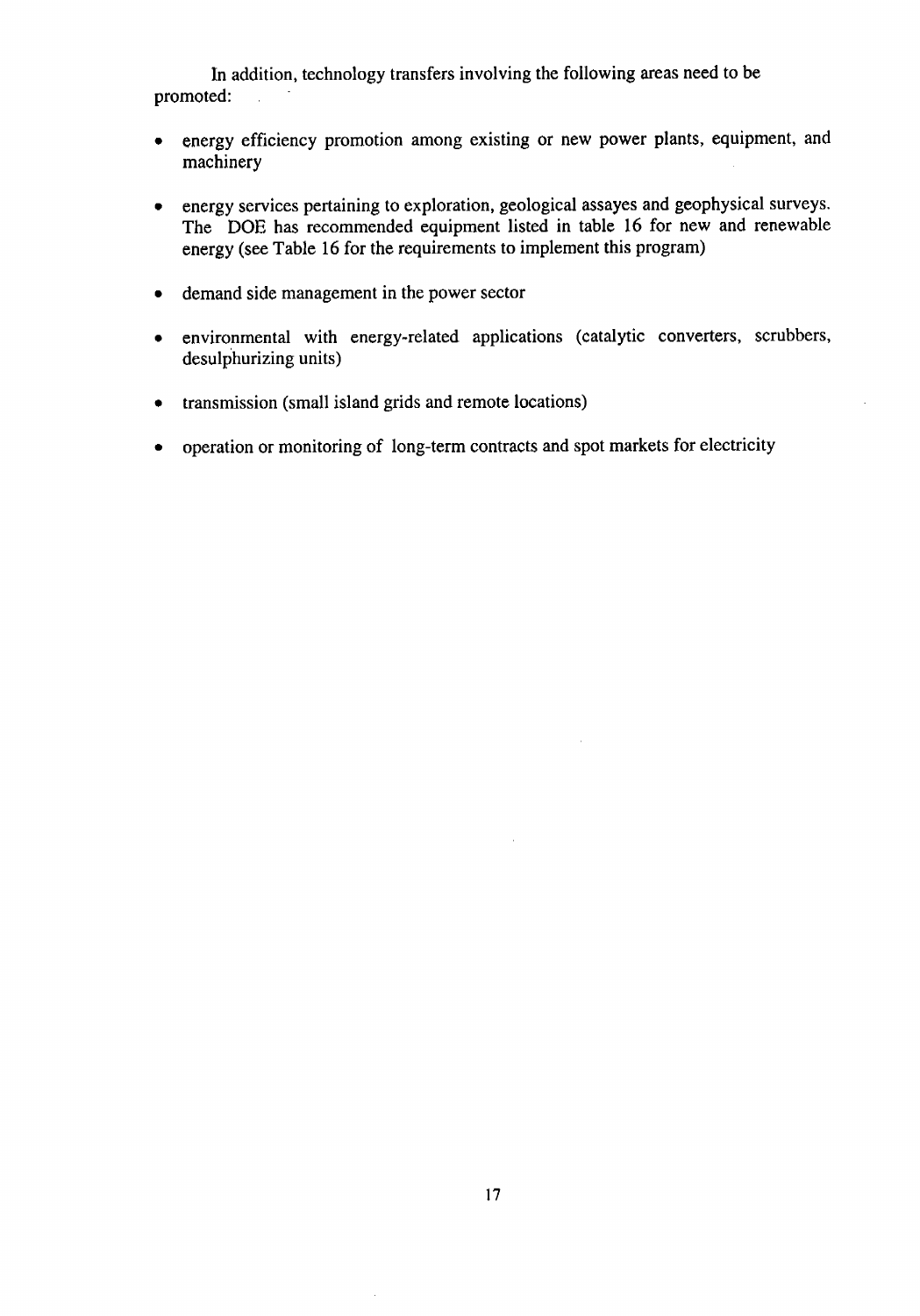| <b>Biomass Energy Systems</b><br>Anaeorobic digestion<br>Biogas system (a system producing<br>methane gas out of biodegradable<br>materials through anaerobic digestion)<br>Digest combustion/Gasification pyrolisis<br>Synchronous generators (Biomass fired);<br>Heat exchagers; Condensers; Biomass<br>fired boilers; Steam turbines; Steam<br>engines; Steam generators (Biomass<br>fired); Biomass fired gasifiers; Gas<br>engines for landfill and cogeneration<br>applications; biomass fired pyrolisis<br>systems; Condensers; Cyclone<br>separators; Reactors/Furnaces<br><b>Solar Energy Systems</b><br>Solar Cell; Solar PV.Module/Solar Panel;<br>Solar photovoltaic systems<br>Lead-acid Battery, Stationery Type;<br>Battery Control Unit/Charge Regulator;<br>DC-AC Inverter (individual and grid);<br>12V - 48V Energy Efficient/Savings<br>Lamps and Fixtures; DC<br>Refrigerators/Cooling Boxes;<br>Desalination Equipment; DC Input<br>Pumps; Other, Raw Materials for<br>Manufacturing; Solar Energy Systems;<br>Other, Monitoring/Laboratory and<br><b>Analytical Equipment</b><br>Flat Plate Collectors/Solar Collector;<br>Solar water heaters<br>Solar Water Heater Storage Tank; Solar<br>Water Heater Circulating Pumps; Other,<br>Monitoring/Laboratory and Analytical<br>Equipment<br><u>Wind Energy Systems</u><br>Hydrolic Power Plant; Power Quality<br>Control system/monitoring equipment<br>Sensors; Top Control; Electronic Control |
|------------------------------------------------------------------------------------------------------------------------------------------------------------------------------------------------------------------------------------------------------------------------------------------------------------------------------------------------------------------------------------------------------------------------------------------------------------------------------------------------------------------------------------------------------------------------------------------------------------------------------------------------------------------------------------------------------------------------------------------------------------------------------------------------------------------------------------------------------------------------------------------------------------------------------------------------------------------------------------------------------------------------------------------------------------------------------------------------------------------------------------------------------------------------------------------------------------------------------------------------------------------------------------------------------------------------------------------------------------------------------------------------------------------------------------------------------------------------|
|                                                                                                                                                                                                                                                                                                                                                                                                                                                                                                                                                                                                                                                                                                                                                                                                                                                                                                                                                                                                                                                                                                                                                                                                                                                                                                                                                                                                                                                                        |
|                                                                                                                                                                                                                                                                                                                                                                                                                                                                                                                                                                                                                                                                                                                                                                                                                                                                                                                                                                                                                                                                                                                                                                                                                                                                                                                                                                                                                                                                        |
|                                                                                                                                                                                                                                                                                                                                                                                                                                                                                                                                                                                                                                                                                                                                                                                                                                                                                                                                                                                                                                                                                                                                                                                                                                                                                                                                                                                                                                                                        |
|                                                                                                                                                                                                                                                                                                                                                                                                                                                                                                                                                                                                                                                                                                                                                                                                                                                                                                                                                                                                                                                                                                                                                                                                                                                                                                                                                                                                                                                                        |
|                                                                                                                                                                                                                                                                                                                                                                                                                                                                                                                                                                                                                                                                                                                                                                                                                                                                                                                                                                                                                                                                                                                                                                                                                                                                                                                                                                                                                                                                        |
|                                                                                                                                                                                                                                                                                                                                                                                                                                                                                                                                                                                                                                                                                                                                                                                                                                                                                                                                                                                                                                                                                                                                                                                                                                                                                                                                                                                                                                                                        |
|                                                                                                                                                                                                                                                                                                                                                                                                                                                                                                                                                                                                                                                                                                                                                                                                                                                                                                                                                                                                                                                                                                                                                                                                                                                                                                                                                                                                                                                                        |
|                                                                                                                                                                                                                                                                                                                                                                                                                                                                                                                                                                                                                                                                                                                                                                                                                                                                                                                                                                                                                                                                                                                                                                                                                                                                                                                                                                                                                                                                        |
|                                                                                                                                                                                                                                                                                                                                                                                                                                                                                                                                                                                                                                                                                                                                                                                                                                                                                                                                                                                                                                                                                                                                                                                                                                                                                                                                                                                                                                                                        |
|                                                                                                                                                                                                                                                                                                                                                                                                                                                                                                                                                                                                                                                                                                                                                                                                                                                                                                                                                                                                                                                                                                                                                                                                                                                                                                                                                                                                                                                                        |
|                                                                                                                                                                                                                                                                                                                                                                                                                                                                                                                                                                                                                                                                                                                                                                                                                                                                                                                                                                                                                                                                                                                                                                                                                                                                                                                                                                                                                                                                        |
|                                                                                                                                                                                                                                                                                                                                                                                                                                                                                                                                                                                                                                                                                                                                                                                                                                                                                                                                                                                                                                                                                                                                                                                                                                                                                                                                                                                                                                                                        |
|                                                                                                                                                                                                                                                                                                                                                                                                                                                                                                                                                                                                                                                                                                                                                                                                                                                                                                                                                                                                                                                                                                                                                                                                                                                                                                                                                                                                                                                                        |
|                                                                                                                                                                                                                                                                                                                                                                                                                                                                                                                                                                                                                                                                                                                                                                                                                                                                                                                                                                                                                                                                                                                                                                                                                                                                                                                                                                                                                                                                        |
|                                                                                                                                                                                                                                                                                                                                                                                                                                                                                                                                                                                                                                                                                                                                                                                                                                                                                                                                                                                                                                                                                                                                                                                                                                                                                                                                                                                                                                                                        |
|                                                                                                                                                                                                                                                                                                                                                                                                                                                                                                                                                                                                                                                                                                                                                                                                                                                                                                                                                                                                                                                                                                                                                                                                                                                                                                                                                                                                                                                                        |
|                                                                                                                                                                                                                                                                                                                                                                                                                                                                                                                                                                                                                                                                                                                                                                                                                                                                                                                                                                                                                                                                                                                                                                                                                                                                                                                                                                                                                                                                        |
|                                                                                                                                                                                                                                                                                                                                                                                                                                                                                                                                                                                                                                                                                                                                                                                                                                                                                                                                                                                                                                                                                                                                                                                                                                                                                                                                                                                                                                                                        |
|                                                                                                                                                                                                                                                                                                                                                                                                                                                                                                                                                                                                                                                                                                                                                                                                                                                                                                                                                                                                                                                                                                                                                                                                                                                                                                                                                                                                                                                                        |
|                                                                                                                                                                                                                                                                                                                                                                                                                                                                                                                                                                                                                                                                                                                                                                                                                                                                                                                                                                                                                                                                                                                                                                                                                                                                                                                                                                                                                                                                        |
|                                                                                                                                                                                                                                                                                                                                                                                                                                                                                                                                                                                                                                                                                                                                                                                                                                                                                                                                                                                                                                                                                                                                                                                                                                                                                                                                                                                                                                                                        |
|                                                                                                                                                                                                                                                                                                                                                                                                                                                                                                                                                                                                                                                                                                                                                                                                                                                                                                                                                                                                                                                                                                                                                                                                                                                                                                                                                                                                                                                                        |
|                                                                                                                                                                                                                                                                                                                                                                                                                                                                                                                                                                                                                                                                                                                                                                                                                                                                                                                                                                                                                                                                                                                                                                                                                                                                                                                                                                                                                                                                        |
|                                                                                                                                                                                                                                                                                                                                                                                                                                                                                                                                                                                                                                                                                                                                                                                                                                                                                                                                                                                                                                                                                                                                                                                                                                                                                                                                                                                                                                                                        |
|                                                                                                                                                                                                                                                                                                                                                                                                                                                                                                                                                                                                                                                                                                                                                                                                                                                                                                                                                                                                                                                                                                                                                                                                                                                                                                                                                                                                                                                                        |
|                                                                                                                                                                                                                                                                                                                                                                                                                                                                                                                                                                                                                                                                                                                                                                                                                                                                                                                                                                                                                                                                                                                                                                                                                                                                                                                                                                                                                                                                        |
|                                                                                                                                                                                                                                                                                                                                                                                                                                                                                                                                                                                                                                                                                                                                                                                                                                                                                                                                                                                                                                                                                                                                                                                                                                                                                                                                                                                                                                                                        |
|                                                                                                                                                                                                                                                                                                                                                                                                                                                                                                                                                                                                                                                                                                                                                                                                                                                                                                                                                                                                                                                                                                                                                                                                                                                                                                                                                                                                                                                                        |
|                                                                                                                                                                                                                                                                                                                                                                                                                                                                                                                                                                                                                                                                                                                                                                                                                                                                                                                                                                                                                                                                                                                                                                                                                                                                                                                                                                                                                                                                        |
|                                                                                                                                                                                                                                                                                                                                                                                                                                                                                                                                                                                                                                                                                                                                                                                                                                                                                                                                                                                                                                                                                                                                                                                                                                                                                                                                                                                                                                                                        |
|                                                                                                                                                                                                                                                                                                                                                                                                                                                                                                                                                                                                                                                                                                                                                                                                                                                                                                                                                                                                                                                                                                                                                                                                                                                                                                                                                                                                                                                                        |
|                                                                                                                                                                                                                                                                                                                                                                                                                                                                                                                                                                                                                                                                                                                                                                                                                                                                                                                                                                                                                                                                                                                                                                                                                                                                                                                                                                                                                                                                        |
| Unit; Data Logger; Speed Wind Sensors<br>Wind Turbine Generators<br>Rotor Blades and Pitch Bearings; Brake                                                                                                                                                                                                                                                                                                                                                                                                                                                                                                                                                                                                                                                                                                                                                                                                                                                                                                                                                                                                                                                                                                                                                                                                                                                                                                                                                             |
| System; Yaw Drive; Nacelle                                                                                                                                                                                                                                                                                                                                                                                                                                                                                                                                                                                                                                                                                                                                                                                                                                                                                                                                                                                                                                                                                                                                                                                                                                                                                                                                                                                                                                             |
| (Geatbox/Generator Housing); Inverter                                                                                                                                                                                                                                                                                                                                                                                                                                                                                                                                                                                                                                                                                                                                                                                                                                                                                                                                                                                                                                                                                                                                                                                                                                                                                                                                                                                                                                  |
| with Power Conditioning Unit; Tower                                                                                                                                                                                                                                                                                                                                                                                                                                                                                                                                                                                                                                                                                                                                                                                                                                                                                                                                                                                                                                                                                                                                                                                                                                                                                                                                                                                                                                    |
| <b>Hydro Power Systems</b>                                                                                                                                                                                                                                                                                                                                                                                                                                                                                                                                                                                                                                                                                                                                                                                                                                                                                                                                                                                                                                                                                                                                                                                                                                                                                                                                                                                                                                             |
| Micro-Hydro (100 KW and below)<br>Turbines: Cross flow, Propeller, Kaplan                                                                                                                                                                                                                                                                                                                                                                                                                                                                                                                                                                                                                                                                                                                                                                                                                                                                                                                                                                                                                                                                                                                                                                                                                                                                                                                                                                                              |
| Francis, Turgo, Pelton, Multi-purpose,                                                                                                                                                                                                                                                                                                                                                                                                                                                                                                                                                                                                                                                                                                                                                                                                                                                                                                                                                                                                                                                                                                                                                                                                                                                                                                                                                                                                                                 |
| and River Current; Electric Flow                                                                                                                                                                                                                                                                                                                                                                                                                                                                                                                                                                                                                                                                                                                                                                                                                                                                                                                                                                                                                                                                                                                                                                                                                                                                                                                                                                                                                                       |
| Governor; Mechanical Flow Governor;                                                                                                                                                                                                                                                                                                                                                                                                                                                                                                                                                                                                                                                                                                                                                                                                                                                                                                                                                                                                                                                                                                                                                                                                                                                                                                                                                                                                                                    |
| Load Control Governor; Automotive                                                                                                                                                                                                                                                                                                                                                                                                                                                                                                                                                                                                                                                                                                                                                                                                                                                                                                                                                                                                                                                                                                                                                                                                                                                                                                                                                                                                                                      |
| Alternator; Synchronous Generator;                                                                                                                                                                                                                                                                                                                                                                                                                                                                                                                                                                                                                                                                                                                                                                                                                                                                                                                                                                                                                                                                                                                                                                                                                                                                                                                                                                                                                                     |
| Inductor Generator; Gear Boxes; Switch                                                                                                                                                                                                                                                                                                                                                                                                                                                                                                                                                                                                                                                                                                                                                                                                                                                                                                                                                                                                                                                                                                                                                                                                                                                                                                                                                                                                                                 |

# **Table 16. List of Imported Eq**u**ipm**e**nt for New and R**e**newable Energy System***/***Technologies**